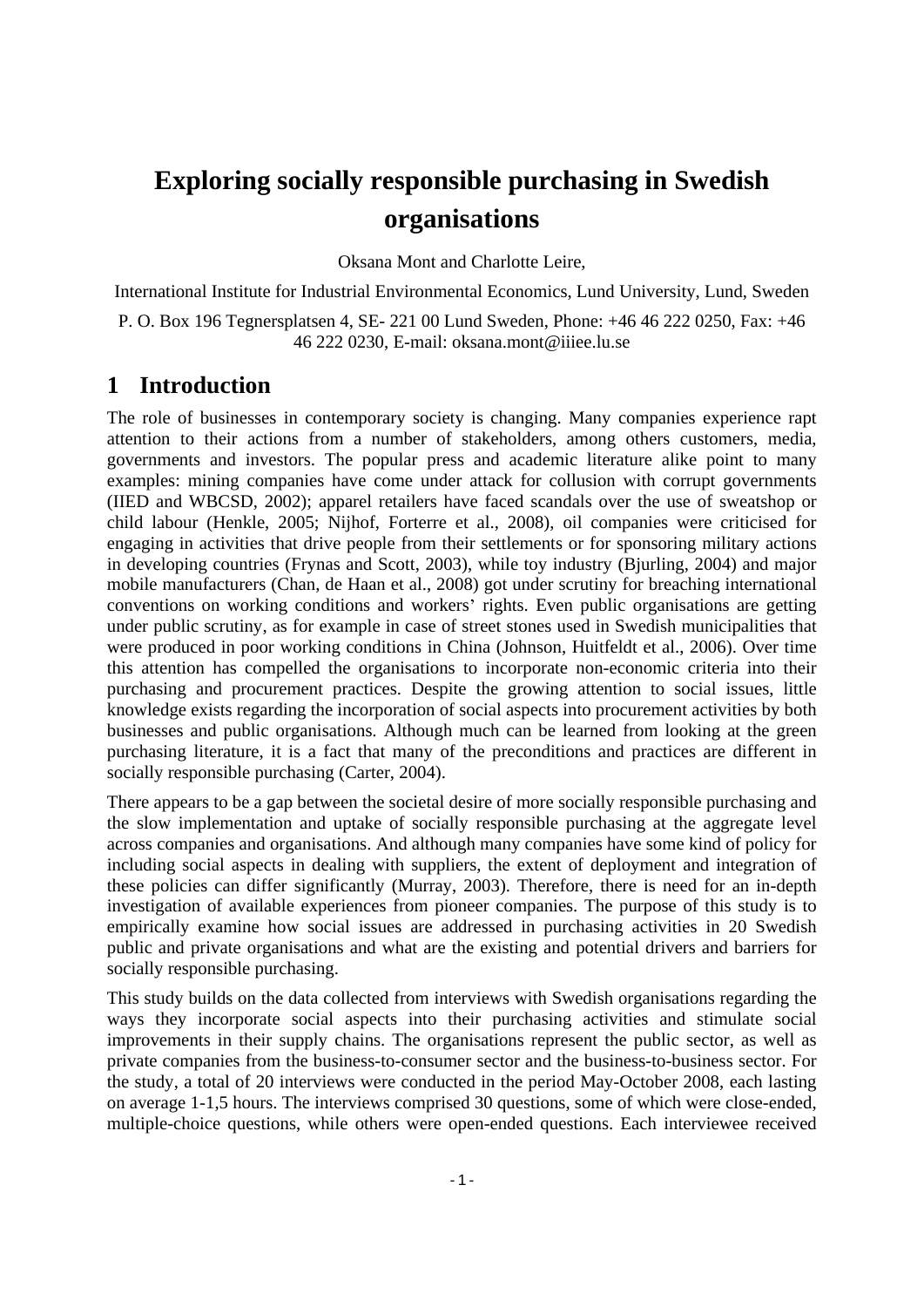the questions prior to the interview. After each interview, the transcript was sent to the respective interviewee for check-up, comments and feedback.

Though exploratory in nature, this study furnishes managers and public procurers with an understanding of the dimensions and drivers of socially responsible purchasing, as well as of steps for how organisations incorporate social issues into their structures, procedures and everyday practices. The study is also useful for public authorities, businesses and public sector, as well as for broader audience, including NGOs, academia and other stakeholders interested in the current situation with social issues in supply chains of Swedish organisations.

Section 2 is based on literature analysis and further explores existing knowledge regarding the process of developing socially responsible purchasing in an organisation, as well as drivers and barriers. Section 3 summarises the findings from interviews with 20 Swedish companies and presents them according to the same structure as in the section on literature analysis: process of developing socially responsible purchasing, drivers and barriers. Then it reports on the best practices and lessons learned from the Swedish companies. Section 4 analyses the literature knowledge and the empirical data and aims to answer the question: how socially responsible purchasing can be promoted in many more organisations by outlining a process model and by discussing organisational capabilities needed for implementing socially responsible purchasing in an organisation. Section 5 outlines main conclusions, provides recommendations for future research and to companies and organisations involved or interested in socially responsible purchasing.

## **2 Socially responsible purchasing in literature**

## **2.1 Defining socially responsible purchasing**

Many companies have already accepted corporate sustainability as a precondition for their business activities (Dyllick and Hockerts, 2002). In the globalised world, its becoming increasingly obvious that besides managing organisation's own social and environmental impacts, aspects and impacts of the entire supply chain need to be managed, since suppliers' performance affects the buying organisation's performance and reputation (Bacallan, 2000). Purchasing<sup>1</sup> 1 activities therefore become important for developing and setting social and environmental criteria for its suppliers and for improving overall supply chain performance. The application of non economic considerations in procurement practices implies an activity with a bearing both on organisational strategy and operations. Therefore, over time, management of the purchasing function is changing its importance: from serving a company with the lowest unit price, to coordinating procurement between different business units, to an internal integration of cross functional procurement, to the external integration of supply chain management and finally to a greater value chain orientation (van Weele, 2000).<br>The names and definitions that are used to denote socially responsible procurement vary.

Examples include purchasing social responsibility (Carter, 2005), corporate social responsibility in the supply chain (Maloni and Brown, 2006), socially-responsible buying (Maignan, Hillebrand et al., 2002), responsible procurement (Allen, 2006), socially responsible purchasing and disposal

<sup>&</sup>lt;sup>1</sup> In this paper, we use the term procurement as a general term interchangeable with procurement, buying or sourcing. As such it does not single out certain elements in the operational process nor does it focus on any particular products.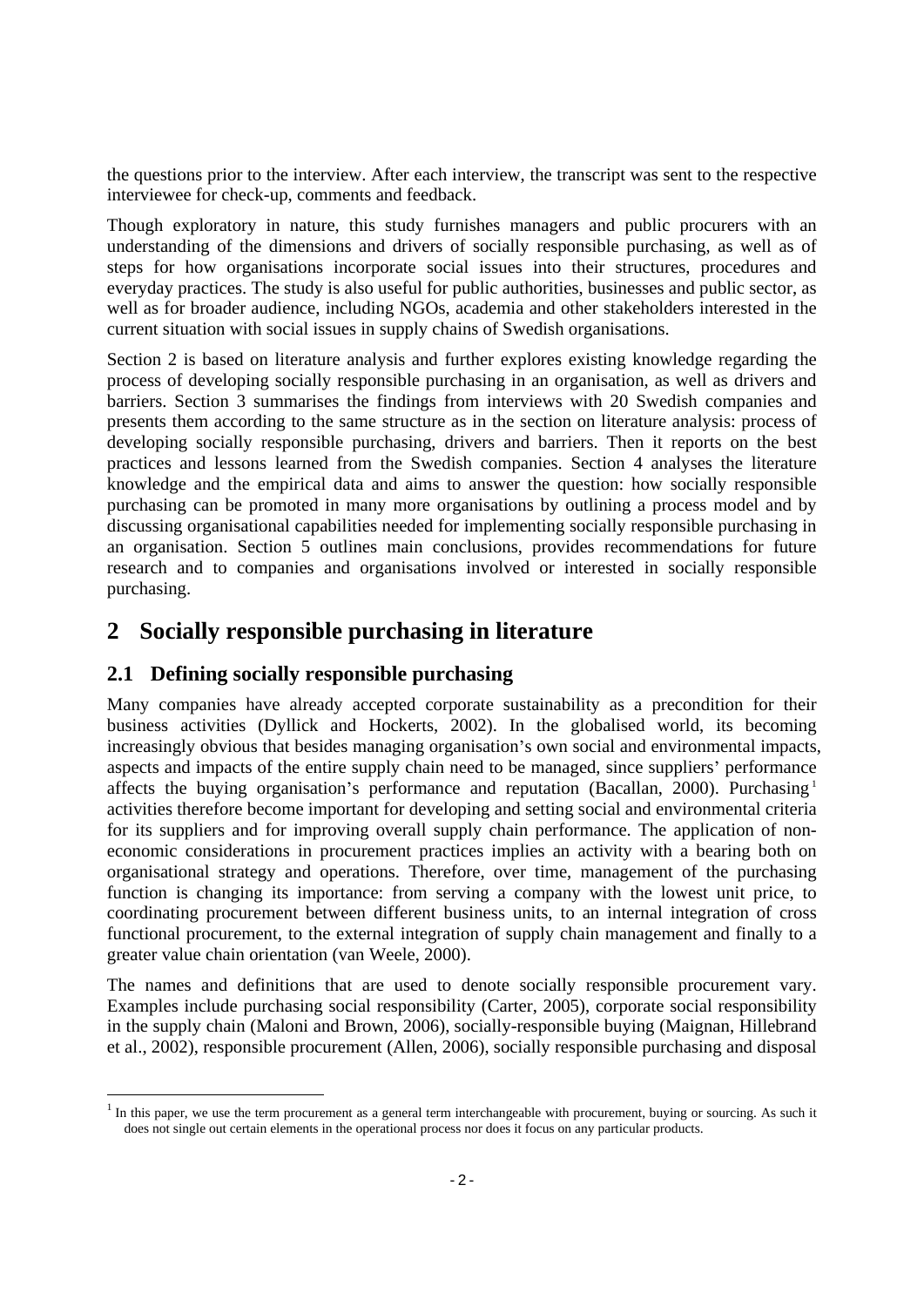(Webb, Mohr et al., 2008), and ethical purchasing (Wells, 2004). For public procurement, the terms, such as ethical public procurement, green public procurement, green public purchasing, Fair Trade public procurement and ethical assurance schemes (EFTA, 2007) are used.

Exactly what aspects organisations choose to incorporate in their SRP activities differs significantly. There seems to be a rather unsystematic inclusion of the social, environmental and ethical notions in CSR. There is also a certain *overlap of issues addressed in environmental, ethical and socially responsible purchasing*. The work on green purchasing has been taking place for a number of years and many more organisations have established routines and developed tools for introducing and implementing green procurement. The social and ethical issues, on the other hand, have not received the same level of attention or have not resulted in the same level of formal and structured work as environmental issues. In this report, we define socially responsible purchasing as "the inclusion in purchasing decisions of the social issues advocated by organisational stakeholders" (Maignan, Hillebrand et al., 2002). We also subscribe to the definition by Drumwright (1994) that socially responsible buying "attempts to take into account the public consequences of organisational buying or bring about positive social change through organisational buying behaviour".

The few studies published in the field of socially responsible purchasing attempt to provide guidance on how the process of socially responsible purchasing takes place in an organisation.

For example, Vassallo, Cacciatore et al. (2008) suggested organisations to start implementing socially responsible purchasing with 1) identifying expectations of stakeholders, including suppliers, NGOs and regulators, not only customers. The next step is then to 2) identify the level of ambition of working with social issues. The third level is to 3) identify barriers that may or do prevent the company from adopting socially responsible purchasing and finally to 4) understand the position of the company with regard to socially responsible purchasing of other companies, i.e. to benchmark.

Another approach suggested by Maignan, Hillebrand et al. (2002) outlines seven steps for introducing and implementing socially responsible purchasing in an organisation: 1) define social responsibility goals for the purchasing function; 2) designate organisational members in charge of socially responsible purchasing; 3) educate suppliers; 4) monitor suppliers; 5) sanction suppliers; 6) communicate achievements to stakeholders; and 7) receive stakeholders feedback.

Besides these, no other studies have been found that would provide guidance on the process of developing socially responsible purchasing system in an organisation. This clearly demonstrates a gap and the need for a thorough and step-by-step outline of a SRP process that can assist companies in starting up the development and/or implementation of a socially responsible purchasing and this gap is addressed by this study.

## **2.2 Drivers for socially responsible purchasing**

There is an abundance of literature sources that investigate drivers for organisations to engage in CSR activities, e.g. (European Commission, 2002; Graafland and van de Ven, 2006; Mackey, Mackey et al., 2007; Palazzi and Starcher, 2000; SustainAbility, 2002; WBCSD, 2002). There is also a sufficient body of literature that examines drivers for green procurement, e.g. (Carter and Dresner, 2001; Coggburn and Rahm, 2005; Walker, Di Sisto et al., 2008; Vassallo, Cacciatore et al., 2008; Zsidisin and Siferd, 2001). However, for socially responsible purchasing, there is a very limited number of studies that specifically analyse drivers for organisations. The available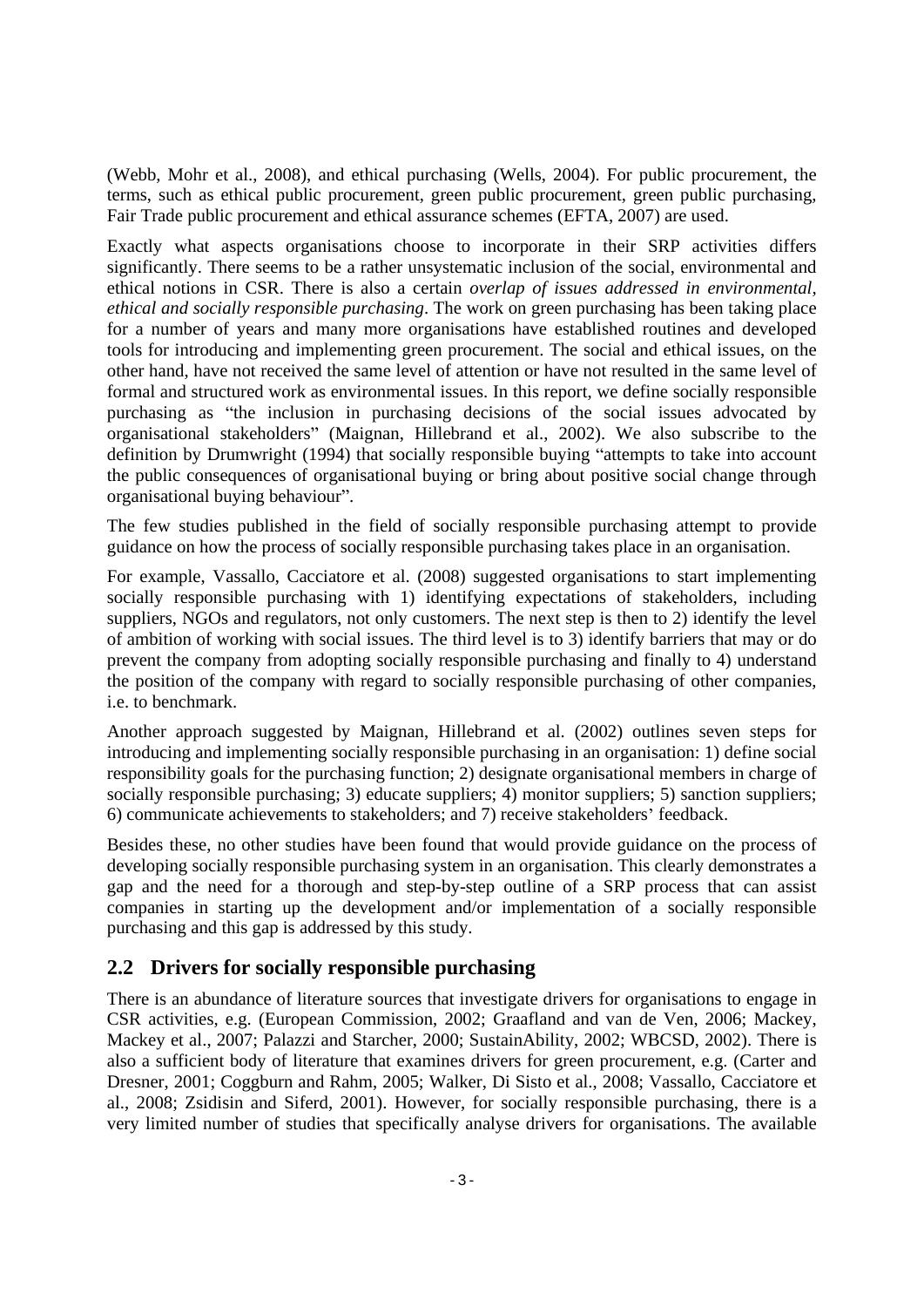studies outline *internal and external factors* that drive organisations to practice socially responsible purchasing and these are summarised below.

#### 2.2.1 External drivers

External drivers are often associated with *stakeholders* that trigger organisations to integrate social aspects into organisational purchasing practices. They can do it in direct and indirect ways. They can directly place demands on organisations' purchasing processes, e.g. through legislation, or may indirectly influence organisation through consumer boycotts against child labour that is used in the production of products.

*Consumers* are undoubtedly an increasingly important force that shapes social responsibility of organisations. According to the latest UK report, in the last five years household expenditure on ethical products has almost doubled (Co-Op Bank, 2007a). In 2006 there was an increase in ethical purchases by 81% compared to year 2002 (from £366 per household up to £664). And since 1999, there has been 3 times increase in ethical shopping by the UK consumers (Co-Op Bank, 2007b). An increasing number of business consumers - retailers - are also shifting their buying preferences towards suppliers that have proven tract records of corporate social responsibility (Vassallo, Cacciatore et al., 2008).

One of the growing forces that shapes how organisations and companies do business is *NGOs*. Some say that "the rising influence of NGOs is one of the most significant developments in international affairs over the past 20 years" (Guay, Doh et al., 2004: p. 129).

*Media* attention and the work of investigative journalists and various types of NGOs, e.g. Clean Cloth Campaign (Clean Clothes Campaign, 2005) definitely becomes more and more important a driver for including social issues in ongoing efforts of companies and organisations to improve existing purchasing practices.

Another rather new, but increasingly important group of stakeholders is the socially responsible *investors*. However, their influence differs substantially depending on the sector. Some studies demonstrate that in, for example, mining and retail sectors, the proportion of socially responsible investors is so small, that their impact on the overall behaviour of companies in these sectors is minimal (Whitehouse, 2006).<br>Finally, a potential group could be suppliers. So far, however, for both environmental and

socially responsible purchasing, there is little evidence of suppliers being the drivers of change (Maignan and McAlister, 2003; Walker, Di Sisto et al., 2008).

#### 2.2.2 Internal drivers

Internal drivers stem from ethical or instrumental grounds. They arise when socially responsible purchasing is presented as the "correct thing to do" or as an activity that is linked to organisational pragmatism with regard to future benefits. According to Carter (2005), companies engage in socially responsible purchasing for this reason, but with the thought that these activities might not benefit organisational performance". However, although there is no proven direct effect on supplier performance, socially responsible purchasing and the involvement of the purchasing personnel of the focal organisation in the management of the supply chain helps *building trust* and *increase commitment* in the buyer-supplier relationship, which increases *organisational learning* in the supply chain, thereby *improving supplier performance* and,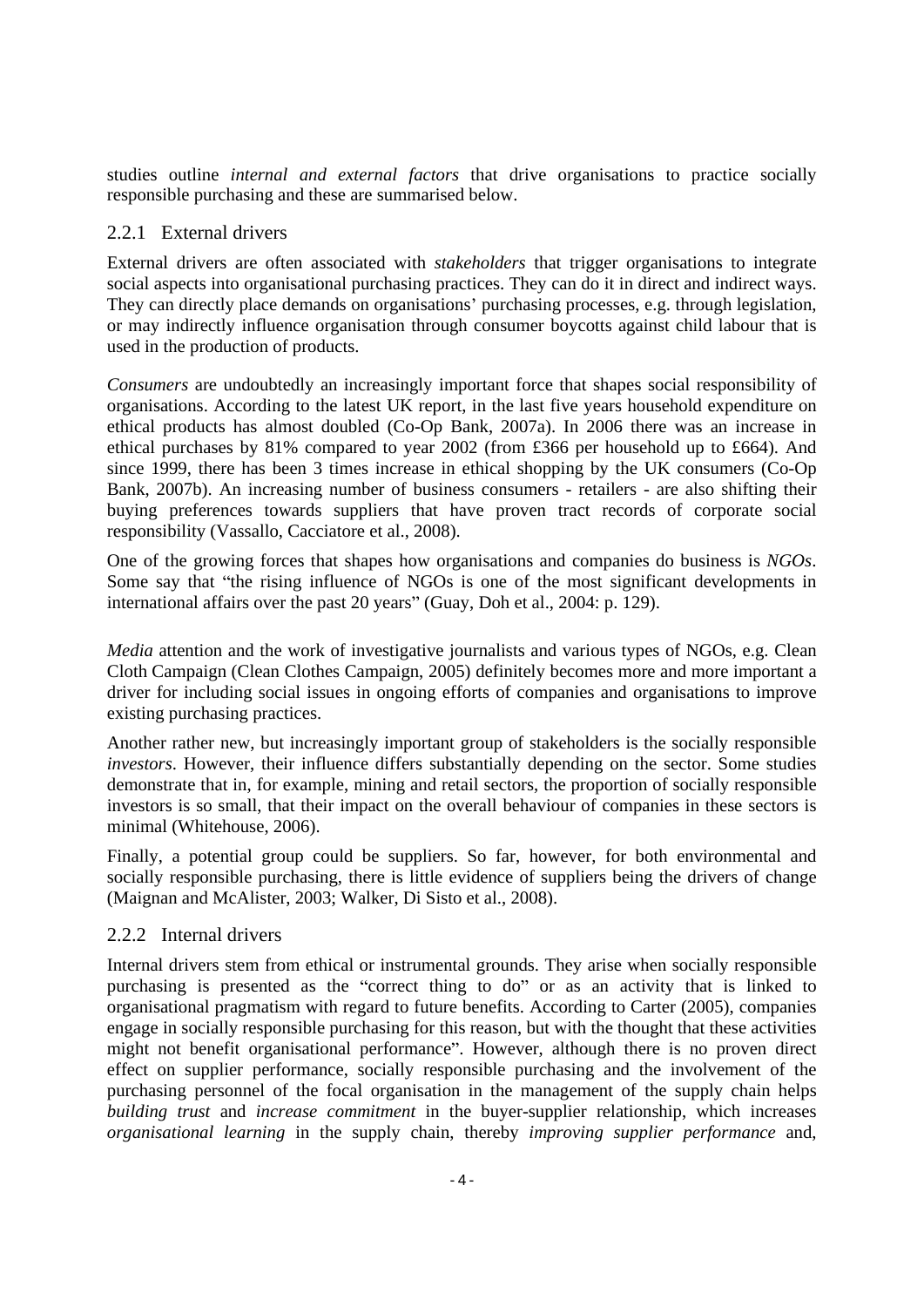ultimately, *reducing costs* (Worthington, Ram et al., 2008). However, a study of 111 Dutch companies demonstrated that the moral motive of developing CSR strategies induces a stronger involvement with CSR work than the strategic motive of seeing CSR as the financial success of the company in the long run (Graafland and van de Ven, 2006; Graafland and Eijffinger, 2004).

One of the key internal drivers for all organisations is to *maintain their reputation* (Fombrun, 2005). They can do this by developing and implementing socially responsible purchasing practices that help avoid risks to brand names and reputation, which are key intangible assets of organisations (Roberts, 2003). This risk-averse behaviour of organisations has been classified as internal driver of organisations, although it is very much influenced by external forces. "With consumers' confidence in the leaders of major corporations at an all-time low, individuals want and expect corporations to behave more socially and environmentally responsibly" (Webb, Mohr et al., 2008). Following this change in consumer awareness, some companies have started to see socially responsible purchasing and CSR activities as a *competitive advantage*. The competitive advantage may also be translated into the possibility of improving supplier performance or finding alternative suppliers, and thereby also finding new sources for innovation, new marketing

opportunities and improved production processes (Maignan, Hillebrand et al., 2002). Another important driver for companies is their own values. Levi Strauss & Co. is an example of a company with a proactive and value-driven SRP strategy (Levi Strauss & Co., 2008b). The company developed its first Code of Conduct - Global Sourcing and Operating Guidelines

already in 1991 (Levi Strauss & Co., 2008c).<br>Levi Strauss & Co. also mentions that one of the important drivers to start developing the Code of Conduct were the *employees*, who in the late 1980s began raising concerns about the working conditions of people making Levi Strauss products in various countries (Levi Strauss & Co., 2008a). Similarly, other companies may discover that socially responsible purchasing leads to increasing organisational commitment of employees.

For public organisations, e.g. municipalities and authorities, one driver to practice socially responsible procurement is to *achieve social outcomes* (McCrudden, 2004). Socially responsible purchasing also helps strengthen the profile of the public sector by demonstrating that the products and services organisations buy are not associated with violated human rights or child labour (Thorsell, 2008). It helps ensure that citizens and voters see them as having ethically and socially considerate and responsible behaviour (Minaskattepengar, 2007). As soon as public organisations set social and ethical aspects into their purchasing criteria, they immediately make socially responsible purchasing as competitive advantage for business and industry, and in this way they can stimulate more socially responsible practices of suppliers and general improvement of ethical and social profile of the entire society. They also send very clear signals to those companies and organisations who do not yet address ethical and social problems in their supply chain.

#### **2.3 Barriers for socially responsible purchasing**

There are very few authors who specifically investigated barriers for socially responsible purchasing, e.g. (Maignan, Hillebrand et al., 2002; Welford and Frost, 2006), (Vassallo, Cacciatore et al., 2008). They usually distinguish between external and internal barriers.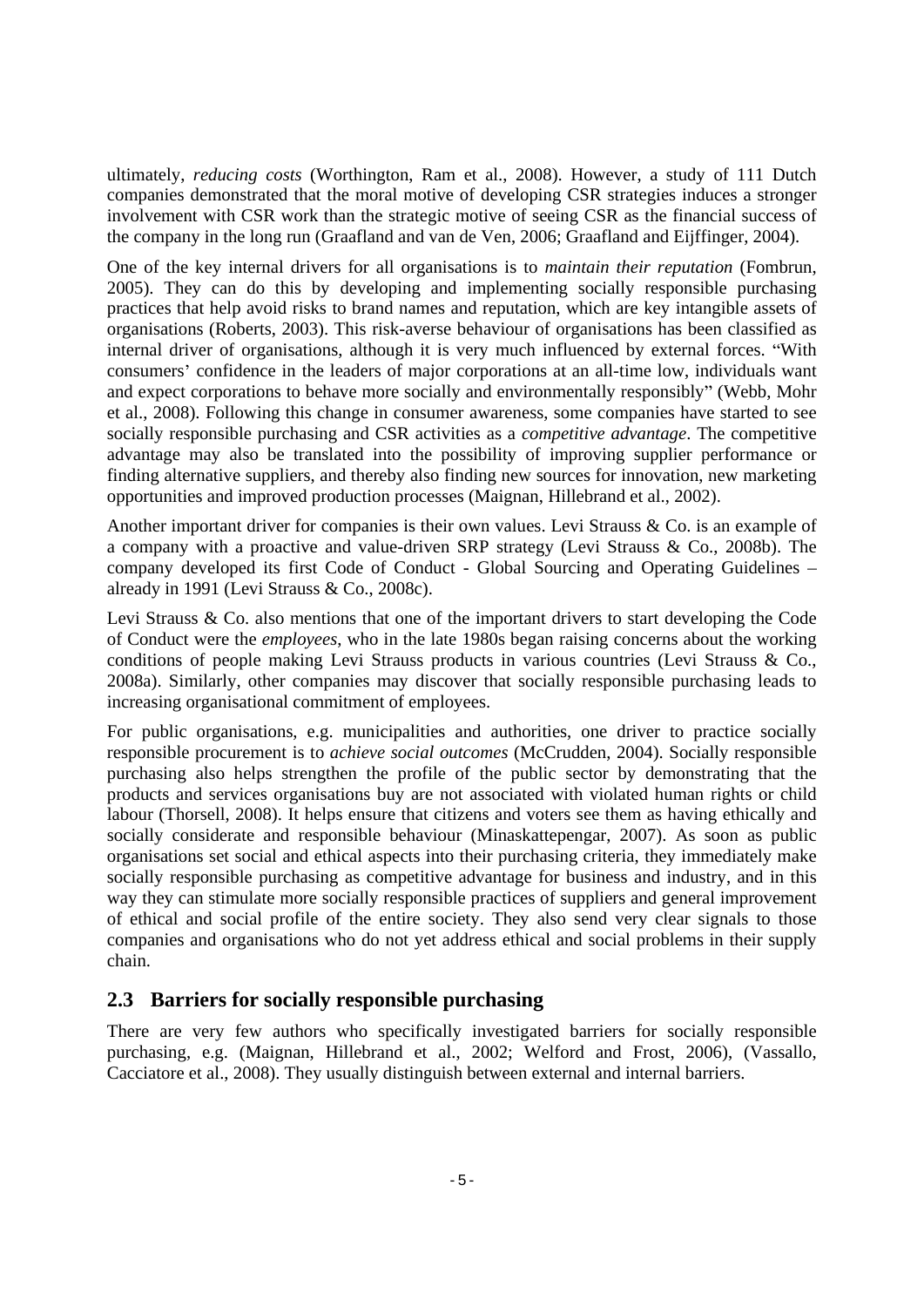#### 2.3.1 Internal barriers for focal organisation

One of the barriers to initiating socially responsible purchasing is *the need to justify the activity and its cost to the Board of Directors* based purely on the business benefit or profit for the company, since neither private nor public organisations are run as charity institutions (Whitehouse, 2006). Business logic and bottom-line steers Board rooms and therefore the right arguments need to be found to justify the undertaking.

Some companies *lack top management commitment*, or the commitment ends when resources are needed for implementation of the policy or the Code of Conduct (Maignan, Hillebrand et al., 2002), especially if the company in order to comply with its Code of Conduct needs to choose better performing and therefore more expensive supplies. The level of top management commitment therefore is decisive for purchasing managers to decide to what extent socially responsible purchasing is to be implemented in the company and how proactive they may be with introducing social responsibility to their supply chains.

*Additional costs* are one of the important barriers for incorporating social issues into purchasing process. Additional costs may arise in short run from the need to develop additional systems to collect information about stakeholder expectations, to process the information and to develop internal and external SRP strategies and procedures and to implement them (Maignan, Hillebrand

et al., 2002). Other internal barriers can be *lack of training and lack of information* in the focal organisation regarding social and ethical aspects in the supply chain. Organisations may have advanced systems for dealing with social issues within the organisation, but have very little understanding of what issues can arise upstream the supply chain, how they can affect the reputation and how to develop a system for addressing supply chain related social issues.

Some studies also discuss *lack of legislation* on socially responsible purchasing as a barrier for both companies and public organisations. Studies also mention *legal uncertainty* that can serve as barrier to promotion of socially responsible purchasing or fair trade principles (EFTA, 2007). Not even the EU interpretative communication for public procurement "Commission Interpretative Communication on the Community law applicable to public procurement and the possibilities for integrating social considerations into public procurement" provides clear answers to all the

questions and perhaps only gives rise to more uncertainties (European Commission, 2001). Finally, one can also distinguish barriers that do not necessarily prevent actors from introducing social criteria in purchasing, but rather from implementing them, thereby resulting in non attainment of the main goal of working with social issues, i.e. improvement of human rights or working conditions for people. For example, while working on social issues, organisations sometimes are faced with the need to end the contract with the supplier if it cannot fulfil the conditions of the contract. This leads to a moral problem for the focal organisation since it knows that this *may cause job loss* in the supplier company (Welford and Frost, 2006). In addition, switching supplier may be a very expensive activity for the focal organisation, not least due to potential loss of technical or other types of know how of the supplier (Vassallo, Cacciatore et al., 2008).

#### 2.3.2 External barriers for focal organisation

A general problem for incorporating social and ethical issues is that both focal organisation and its suppliers have difficulties with imposing changes or checking the performance *beyond the first*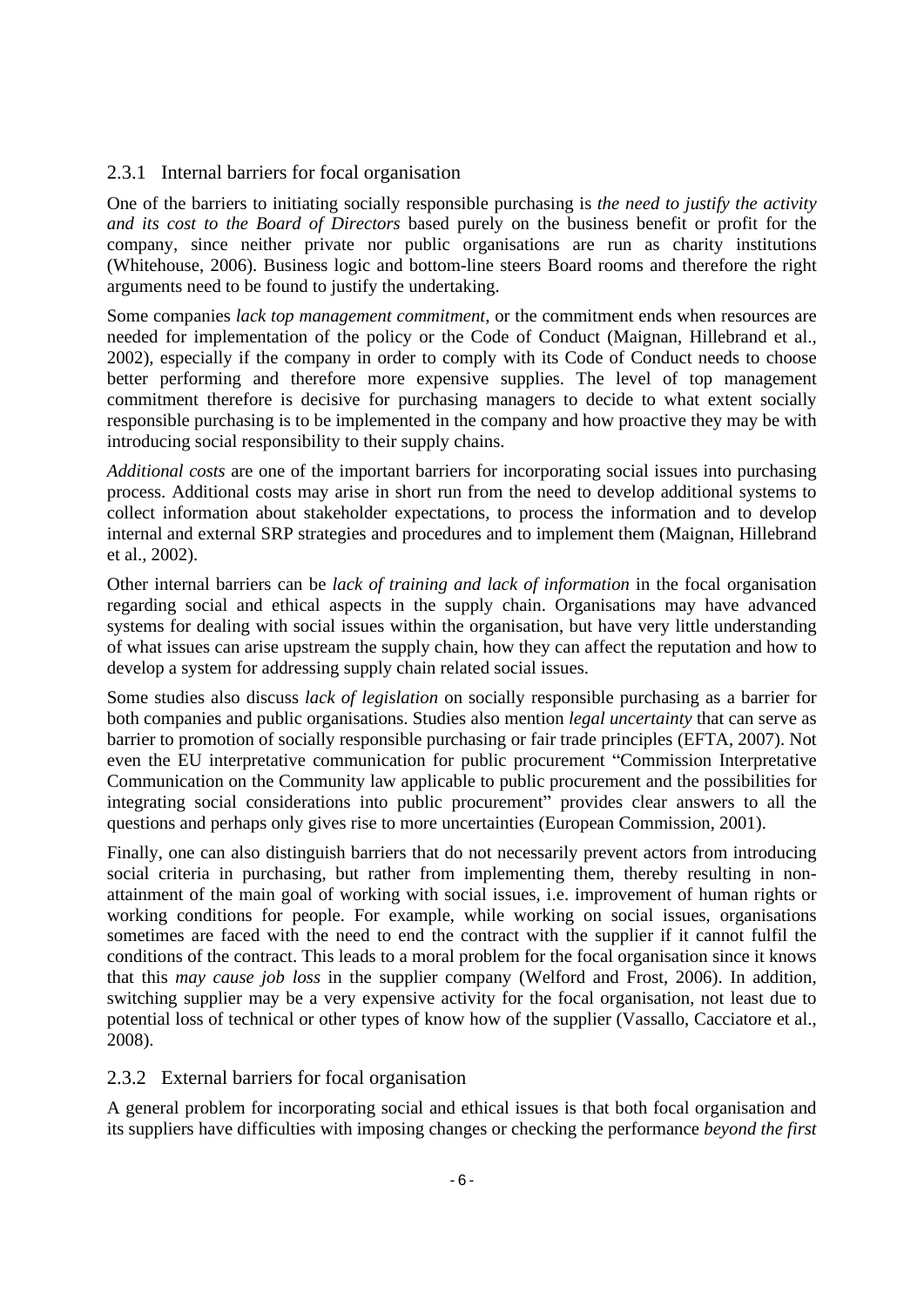*tier suppliers*. This does not mean that organisations do not recognise the possibility of problems upstream the supply chain, but that they lack resources to address these potential problems (Welford and Frost, 2006).

*Audits* for socially responsible practices require *significant input of time and financial resources from focal organisations*. In order to reduce the costs, focal organisations often hire external auditors, but then they might be unsatisfied with the quality of the conducted work. Especially problematic seem to be local auditing companies working in the country where suppliers are operating. Welford and Frost report the problem of *increasing competition among auditing companies*, which leads to drastic decrease of audit price, in some cases being under US\$300 (Welford and Frost, 2006). This further *reduces the quality of audits* and increases difficulties with acquiring educated auditors. The authors even state that with these conditions auditors become as exploited a workforce as factory workers.

In order to partially solve the problem of high costs for audits, focal organisations are looking for the opportunities to reduce the number of their suppliers and to establish long-term relations with the remaining companies, who ideally share customers' set of values, have adequate training and are working on improving conditions for workers and on other social issues, thereby reducing the need for audits and inspections. On the one hand, establishing long-term relations with suppliers is of course a welcomed change. On the other hand, it can lead to that *small and medium size* suppliers have no chance of competing with larger companies, who have more resources and internal capabilities to invest into social and ethical improvements. Welford and Frost (2006) foresee that if SMEs will not get support with complying with Codes of Conduct, they are very likely to be excluded from the future market or will remain on the market with focal organisations who do not care about social and ethical issues, but only for price.

One of the external barriers is also the *difference in expectations* between the producing and consuming markets with regard to social and health and safety, as well as environmental issues (Vassallo, Cacciatore et al., 2008).<br>Another barrier is the culture of the *management style* in some regions, e.g. Asia. For example,

Welford and Frost (2006) call it the fire-fighting style of management, i.e. solving problems as they come and lack of strategic planning and preventative approaches. Therefore, another barrier is the possibility of *establishing long-term and cooperative relations* with suppliers aiming at meeting socially responsible purchasing criteria.

# **3 Socially responsible purchasing in Swedish organisations**

## **3.1 State of the art in SRP in Sweden**

#### 3.1.1 Social aspects in focus

For the majority of companies labour practices and working conditions together with child and forced labour are the main aspects addressed in purchasing. In addition to these aspects, many companies include a much longer list of issues (e.g. SKF, SCA). For example, Skanska asks foreign suppliers about their employment practices, labour/management relations, health and safety, whether employees receive any training, if they can ensure legal compliance and whether they have product labelling or can provide environmental product declaration. FMV also asks about animal welfare, which is not common for the rest of the interviewed organisations. Table 1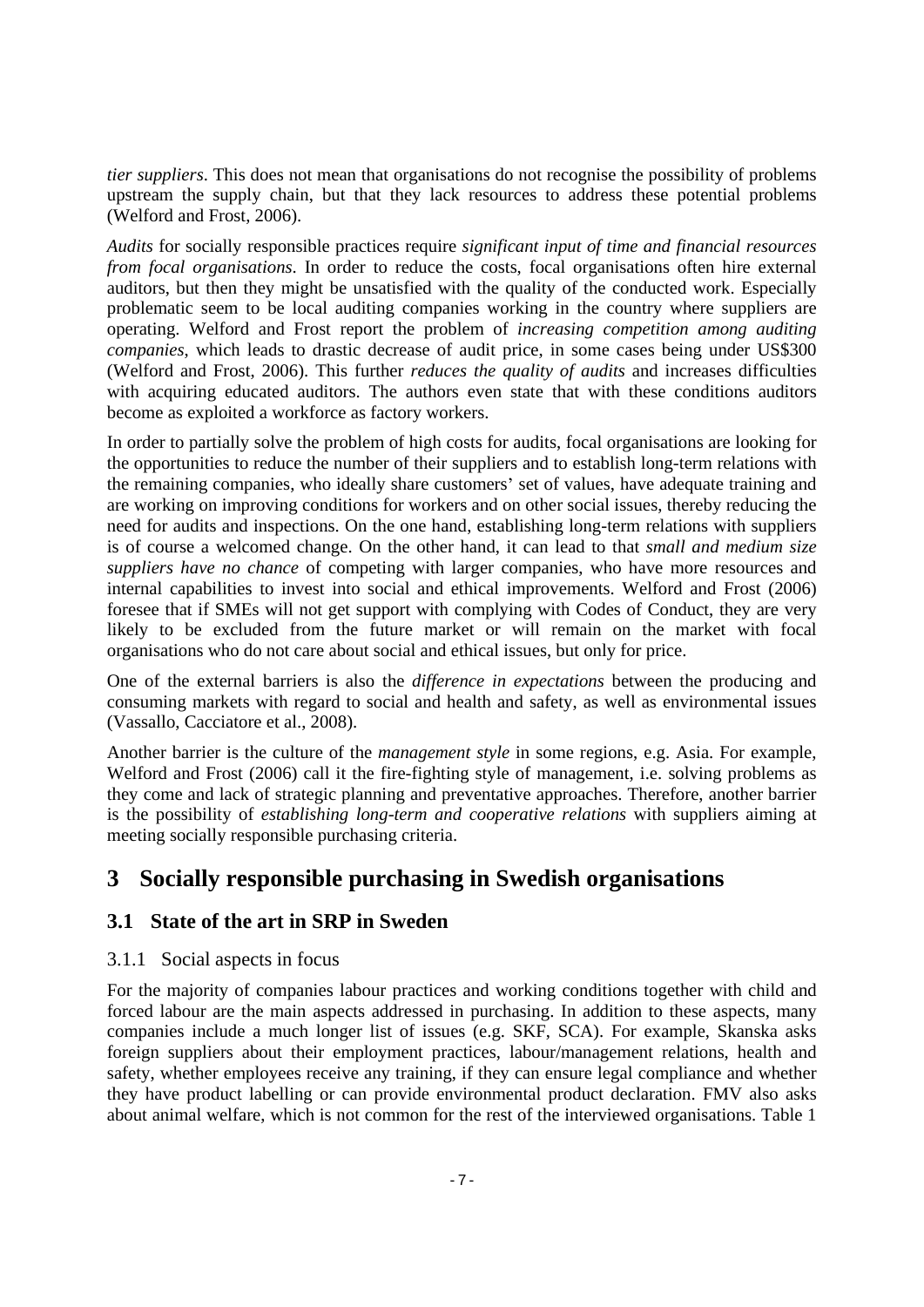provides an overview of aspects specifically mentioned or introduced directly into purchasing criteria in different organisations (out of 15 organisations that answered this question). The list of aspects and indicators is taken from the Global Reporting Initiative (GRI, 2006).

With such a long list of supplier requirements each company has to identify the most critical aspects, non-compliance with which may lead to the breach of the contract. For example, child and forced labour and discrimination aspects are typically the decisive criteria in the purchasing process. If they are not satisfied, then the contract cannot be signed. Other softer social issues can be a subject to negotiation with the supplier and demands on improvement can be put on the supplier especially in the case of longer-term relations. For example, SKF asks suppliers about community involvement and encourages suppliers to participate in community development, but does not put this as a requirement.

| Social aspect                                                                                  | Indicator                                    | Number of times        |
|------------------------------------------------------------------------------------------------|----------------------------------------------|------------------------|
|                                                                                                |                                              | mentioned              |
| Aspects of labour practices and<br>decent work                                                 | employment                                   |                        |
|                                                                                                | labour/management relations                  |                        |
|                                                                                                | ccupational health and safety                | $\perp$                |
|                                                                                                | training and education                       |                        |
|                                                                                                | diversity and equal opportunity              |                        |
| Human rights performance <u>freedom of association and collective bargaining</u><br>indicators | investment and procurement practices         |                        |
|                                                                                                | non-discrimination                           |                        |
|                                                                                                |                                              | 10                     |
|                                                                                                | child labour                                 | $1^{\circ}$<br>$\perp$ |
|                                                                                                | forced and compulsory labour                 | $1^{\circ}$<br>12      |
| Society performance indicators                                                                 | community                                    |                        |
|                                                                                                | corruption                                   |                        |
|                                                                                                | public policy                                |                        |
|                                                                                                | compliance                                   |                        |
| Product<br>performance indicators                                                              | customer health and safety                   |                        |
|                                                                                                | responsibility product and service labelling |                        |
|                                                                                                | marketing communications                     |                        |
|                                                                                                | compliance                                   |                        |

*Table 1 Social aspects and indicators (GRI, 2006)*

#### 3.1.2 Developing Code of Conduct

All the interviewed organisations have developed a *purchasing policy and/or a steering document*, such as a Code of Conduct, that includes social aspects. Based on these documents, many organisations devise action plans for integrating social aspects into purchasing criteria and procurement guidelines. The Code of Conduct is valid for the entire company, so all departments should translate it into specific procedures and actions relevant for their activities. As a way of providing access to the Code of Conduct and all the relevant information not only for the focal organisation, but also for its suppliers, ITT has developed an IT system  $-e$ -purchasing  $-e$  to which each supplier is connected. The system contains all the relevant documents, including the Code of Conduct, and suppliers are asked to get acquainted with them.

A majority of companies and organisations attach *General terms & Conditions or Code of Conduct* containing social aspects to every procurement contract. Suppliers are then asked whether they fulfil these conditions and whether they can sign the contract (Stora Enso).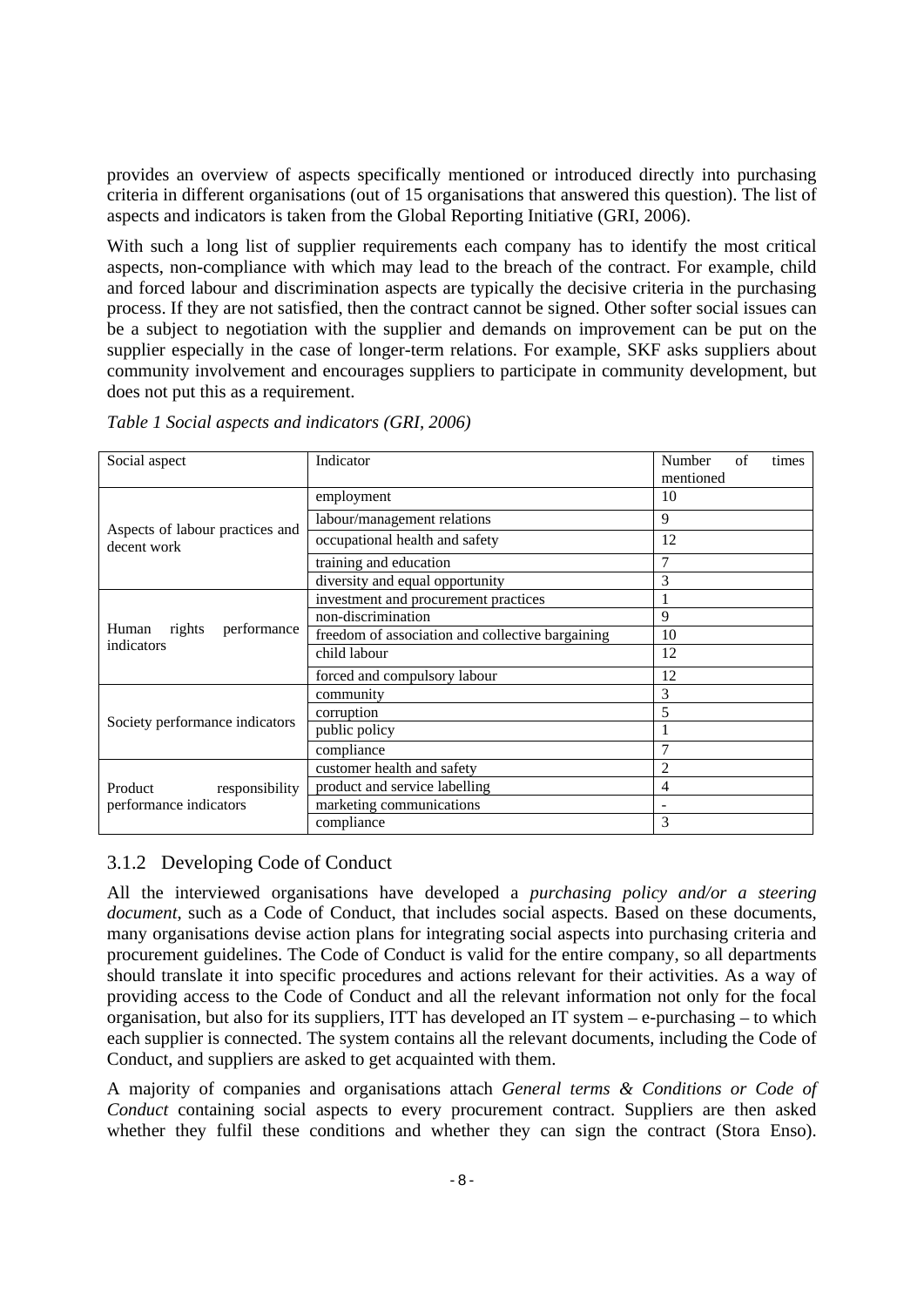#### 3.1.3 Developing purchasing criteria: information sources

Companies use variety of sources in order to develop specific purchasing criteria that would include social issues.

S*ocial labels and Fair Trade* label are one such source. Several companies revealed that they analyse the criteria of Fair Trade to learn what issues can be included into their purchasing or consult OGC guidance on fair and ethical trading. However, these criteria are perceived to be relevant mainly for consumer product manufactures, not for business-to-business companies. Other labels that are typically consulted are Forest Stewardship Council label and Marine Stewardship Council label.

Although according to the Code of Conduct all purchases should follow the social principles.<br>
3.1.3. Developing purchasing criteria: information sources<br>
3.1.3. Developing purchasing criteria: information sources<br>
1.3.1.3 In addition to social labels, organisations use *general international principles*, such as UN conventions, ILO principles or Global Compact - the UN Code of Conduct, as a basis for developing Codes of Conduct and other main documents. In addition, companies use more sector-specific sources of information, such as *industry associations*, e.g. FBWW - International Federation of Building and Wood Workers or ITGLWF - the International Textile, Garment and Leather Workers' Federation or *sector-oriented initiatives*, such as BASTA for construction industry and Fair Wear Foundation (FWF) or Rena Kläder – a network of trade unions and NGOs working together to promote better working conditions in the global garment industry. Some companies mentioned that they also learn how to work with social issues in supply chain from other leading companies, e.g. Levi Strauss, NIKE, or Walmart or a number of Danish companies, who seem to be ahead in social issues, e.g. Coloplast, Novo Nordisk, Novozymes and Danfoss.

Many companies participate in various types of *business forums*, where companies share experiences with working with social issues and suppliers, e.g. Business Social Compliance Initiative (BSCI) and Business for Social Responsibility (BSR), Business Leaders Initiative on Human Rights (BLIHR), Swedish Teknik Företagen and Swedish Environmental Management Council (MSR).

There are also numerous *initiatives* started at different levels and supported by various authorities and aid agencies. One of them is Globalt Ansvar 2 (the Swedish Partnership for Global Responsibility), an initiative of the Swedish government to help Swedish multinational companies in dealing with social concerns, human rights and sustainability issues. The main principles are based on UN Global Compact.

Companies and organisations also search assistance from international *NGOs*, e.g.Fair Labour Foundation (FLA), as well as Swedish organisations, such as the SwedWatch  $-$  an NGO that specifically focuses on Swedish business relations with developing countries, or Global Utmaning, an organisation that identifies and drives globalisation issues that are important for Swedish people.

Some companies and organisations actively participate in the work of the *International Standard Organisation* on preparing new international standards or Swedish standard organisation (SIS).

 $^2$  <http://www.sweden.gov.se/sb/d/2657/a/14557> So far18 Swedish companies support the initiative, including ICA, Löfbergs Lila, the Body Shop, Folksam, H&M, OMX, ITT Flygt, Vattenfall, KPA, Sweco, Banco, V&S Group, Lernia, Apoteket, Sveaskog, SJ, Sweroad and Akademiska Hus.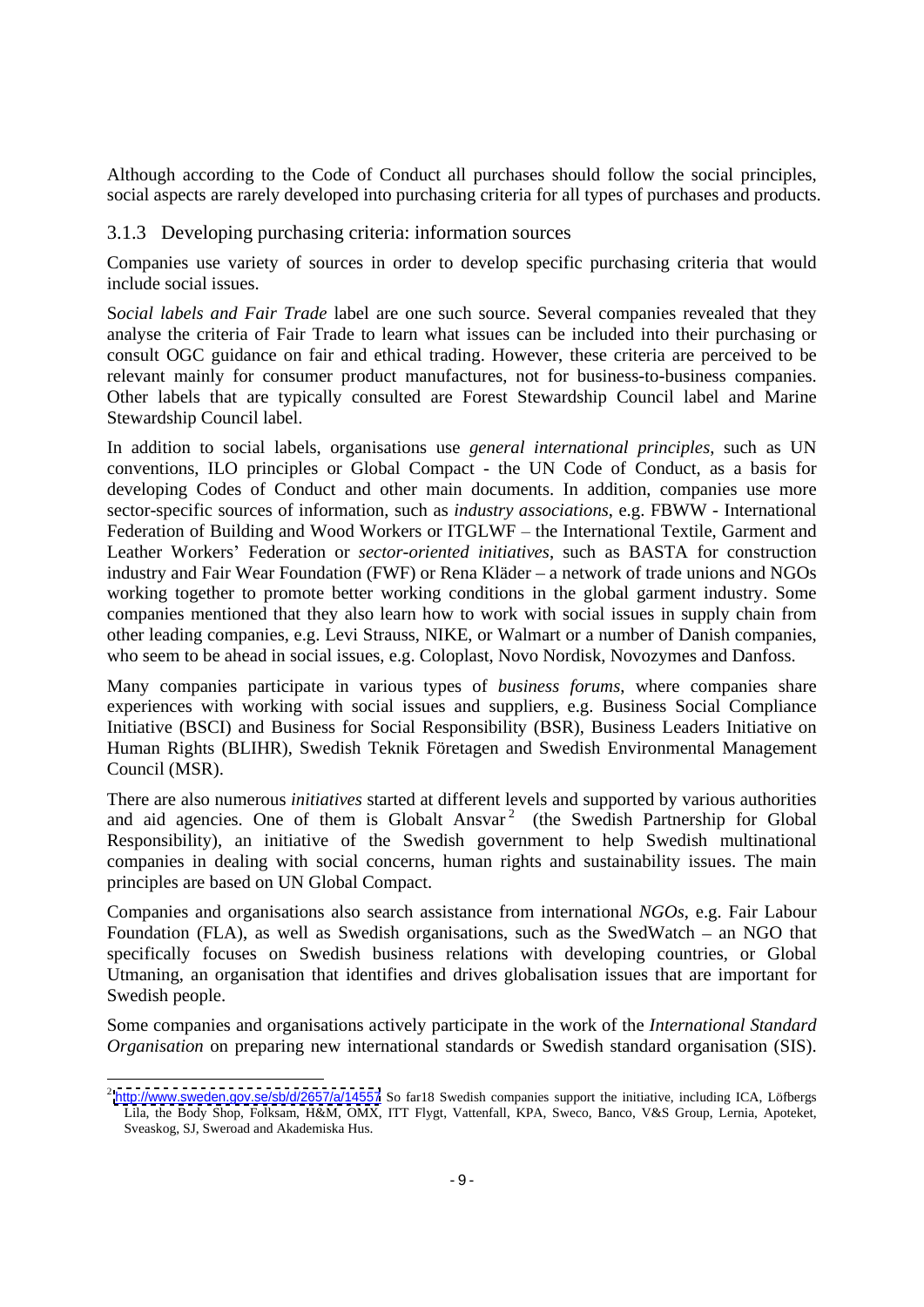For example FMV takes part in the SIS work on preparing ISO 26000. Other companies obtain information from international standards, such as Social Accountability International's SA 8000:2001 and the recently released SA 8000:2008.

*Consultancies* e.g. KPMG and PriceWaterHouseCoopers that are working with social responsibility also become a source of knowledge for companies and organisations.

#### 3.1.4 Assurance practices

Although the Code of Conduct or purchasing policy is applicable to all products, what differs among products is the target setting for follow-up and assurance and check-up of the actual supplier conformance to the social criteria. So far, few companies and organisations actually take a further step to develop procedures to follow up supplier practices, and even fewer companies take steps to establish a long-term relation with their suppliers. Thus, the *practices* of companies differ very much.

To illustrate this, IKEA, for example, audits all 1300 of its suppliers. In many cases IKEA checks compliance of suppliers twice per year, but at least once a year. IKEA audits usually take 1-2 days and comprise 4 elements: 1) reality check  $-$  the actual go-through the premises, observation of production lines and activities; 2) interviews with top management, 3) document control, and 4) confidential interviews with employees to capture the "workers' voice". At IKEA, purchasing and sourcing managers are responsible for audit and follow-up of the suppliers' work and for finding new suppliers and for phasing them out in case they are not able to comply with IKEA requirements. Increasingly often, IKEA conducts unannounced audits, which they claim can better stimulate continuous work compared with announced inspections. IKEA does not only audit suppliers, but also helps them with environmentally black-listed and grey-listed products and substances, and assists them with identification of alternatives and with finding better second tier suppliers and with improving performance of the second tier suppliers. Every three years, the Code of Conduct and criteria are changed and upgraded, but the basic criteria remain the same.

Another end of the scale of auditing activities is often represented by public organisations, who neither can perform audits with own personnel, nor have financial means to hire external auditors. They have to resort to other means of evaluating suppliers, by either hiring external auditors for specific products that became the focus of public attention, e.g. street stones. To afford external

auditors, municipalities have to work together.<br>The *level of progress in assurance practices* differs significantly between organisations: from public organisations with few audited suppliers to almost 100% suppliers being audited by IKEA who is now working with second tier suppliers. IKEA has developed supplier requirements, a system called IWAY comprised of 90 questions. IKEA audits nearly all suppliers. Compliance rate of the suppliers to the Code of Conduct is 85-90% and 50% of them comply with all the requirements. The company is aiming at establishing long-term relations with suppliers with help of support tools and consultations with suppliers.

Indiska is also auditing close to 100% of the suppliers and has already started working with second tier suppliers on quality, health and safety issues and on questions of logistics. As a result, when Indiska asks for supplier evaluation, not only does it checks authorities' reports, labels, Codes of Conduct, supplier policies, supplier procedures and audit results, but also information about second tier suppliers.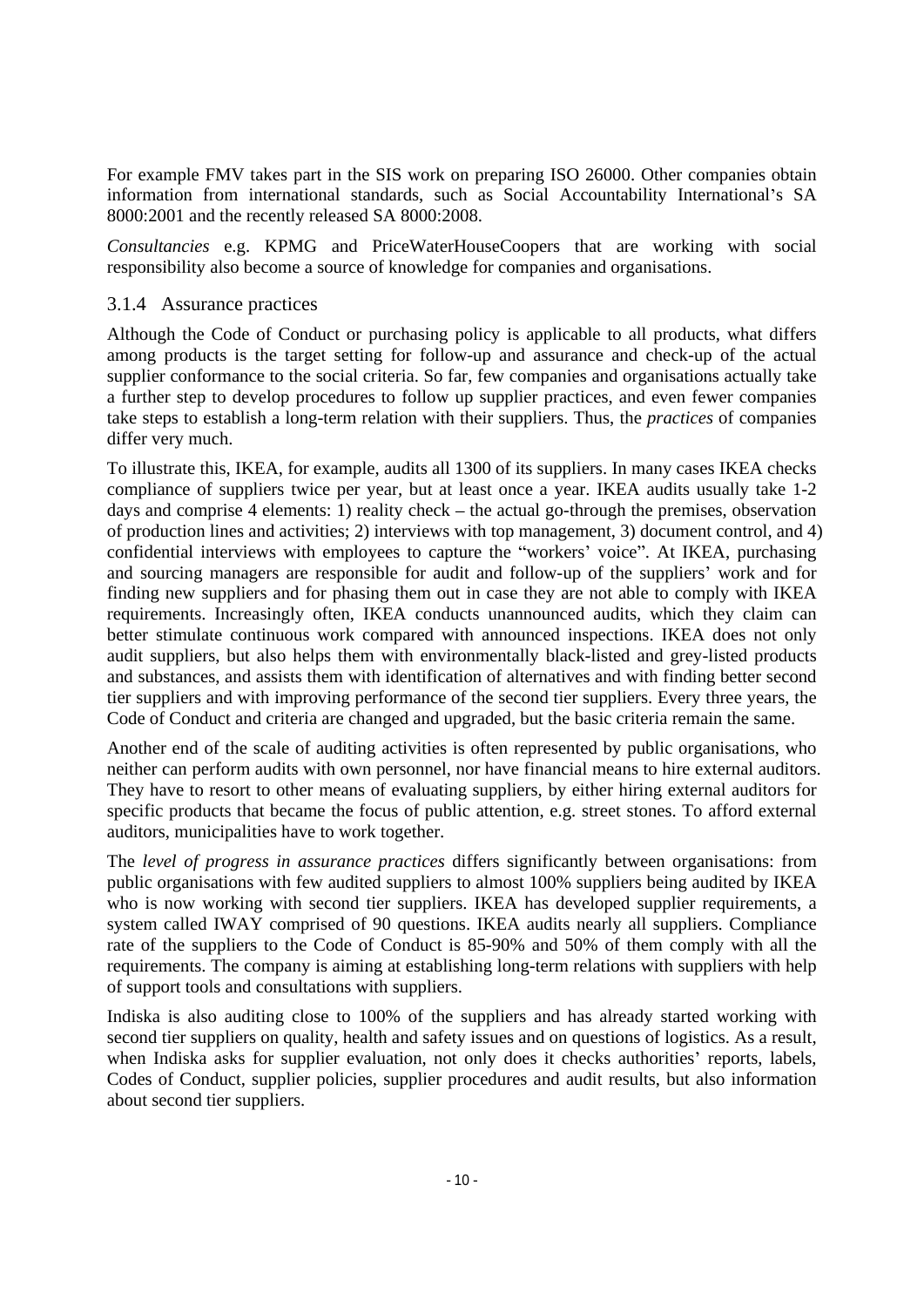Also SKF regularity audies close to all of their 200 critical suppliers on their actional suppliers of the state of their 200 critical suppliers and the their contents in excelsive a SNF regular contents in the contents i and does so via regional commodity managers and their personnel, and auditors in the countries of SKF operations. The critical suppliers are chosen based on their importance in process quality, customers value and business considerations (production volume). There are also suppliers that might be critical from social point of view. SKF is one of the leading companies who has already developed own procedures and tools for supplier requirements, supplier audit and evaluation. The company has recently developed a tool for evaluation of other than critical suppliers and sub suppliers – 5000 suppliers of the 80 operational facilities of SKF. The tool includes 8 criteria with an evaluation scale, which can be used by purchasing managers and other personnel working in operational facilities who best know their suppliers and who can easily evaluate the level of risks associated with different suppliers. The tool has been tested in a couple of facilities in China. After the level of risk has been identified, SKF started auditing high-risk suppliers with own trained social auditors. It took 4 weeks for the test facilities to evaluate suppliers. In order to develop the tool, SKF invited both internal and external experts.

However, due to the large number of suppliers it is very difficult for many companies and organisations, even large ones, to audit and follow up all suppliers. Therefore, for example, Skanska sets basic social demands for all suppliers, but only foreign suppliers are audited. Social aspects are integrated into purchasing criteria and followed up with information requests and audits of the foreign suppliers. Skanska has purchasing offices in sourcing countries and the staff there is responsible for the assurance work, however sometimes even head office representatives visit and audit suppliers.

## **3.2 SRP drivers in Swedish organisations**

The desire of respondent companies to incorporate social issues into purchasing process can be seen as a part of the overall strategy to run their business in environmentally and socially responsible manner, something which is broadly called Corporate Social Responsibility. An often stated internal driver - to preserve and improve reputation - can often be linked to the perceived by companies changes in the external environment, played out in the increasing societal expectations on the role of businesses. This shift has definitely taken place in recent years, as companies have been seen as responsible not only for increasing the stockholder's value, but also for satisfying expectations of other stakeholders.

#### 3.2.1 External influences

For IKEA, the main external driver is the *expectations of stakeholders*, not only authorities, but media, and NGOs. For Kwintet and ITT the driver especially comes from customers, who are asking for social and environmental management in the focal organisations. ABB reported that investors are becoming an important driver for social activities especially in the last 5 years. For Stora Enso, social issues increasingly come in focus due to globalisation and the need to maintain the same standards in global supply chains.

For many companies not primary stakeholders, but "opinion formers" are considered as the most important influence, however subject to sector specificity (Whitehouse, 2006). The two groups that stand out among the opinion formers are *NGOs and media*. For many organisations risks associated with media attention and *public opinion* are important drivers. Some year ago, the initial driver for FMV to start working with social issues was the societal scrutiny of organisations purchasing textile due to poor social practices during textile production in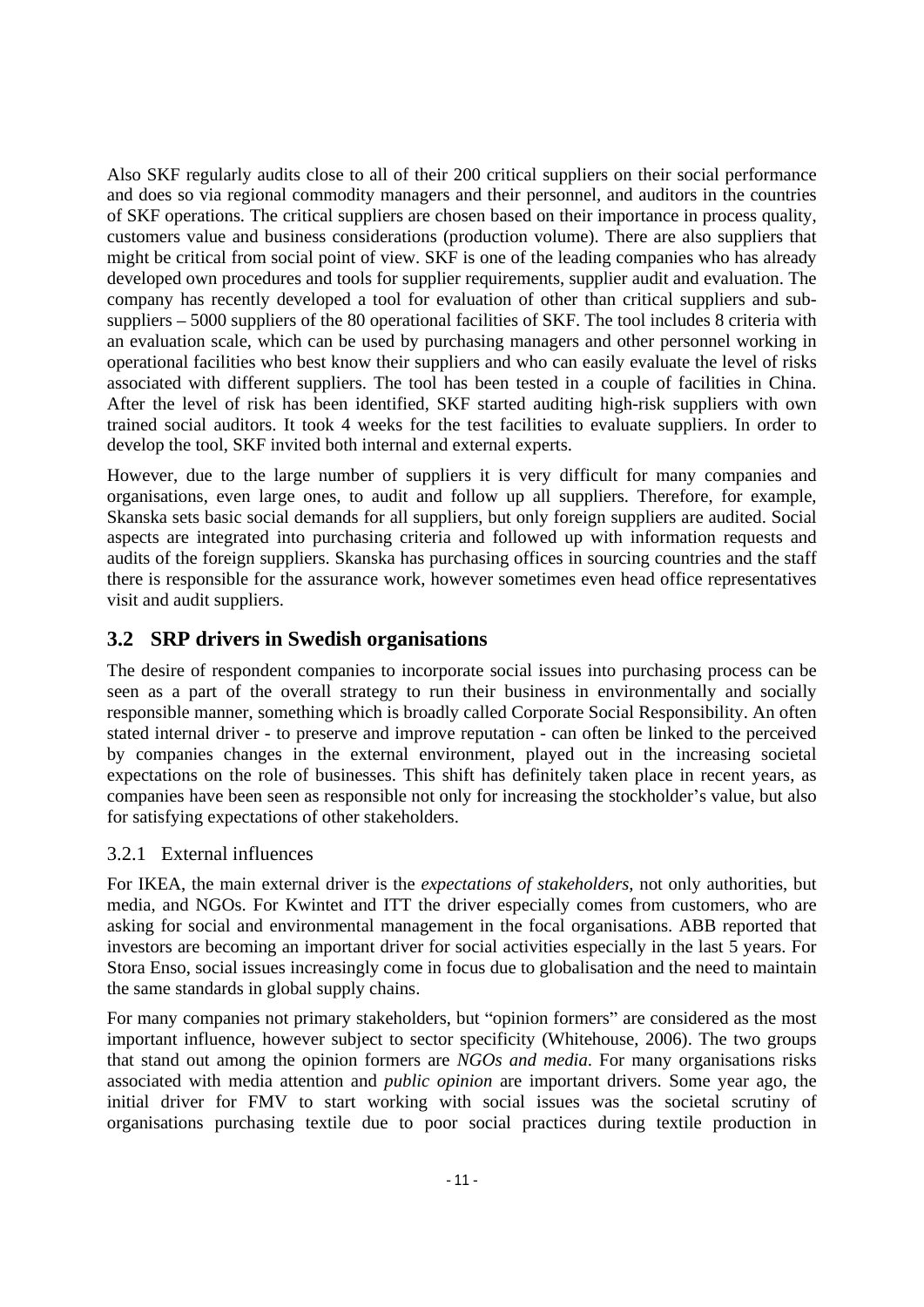developing countries, including child labour. The same was the scandal with child labour in early 1990s for IKEA. After the disclosures, the companies started working seriously with these issues and nowadays are leaders in the field. However, it is almost impossible to secure that all the suppliers in all supply chains and tiers fulfil the Code of Conduct of the focal organisation, as recent reports demonstrate (de Haan and van Dijk, 2006).

For other companies, working on social issues can help *maintain legitimacy* in the eyes of stakeholders if new discoveries of inappropriate practices are made. For example, in 2007 SLL was in media focus due to the disclosures made in a "Kalla Fakta" report by SwedWatch, Fair Trade Center and Rena Kläder about child labour, poor working and health conditions among Indian and Pakistanis' suppliers of surgical tools and patients clothing (Bjurling, 2007). However, because SLL together with Västra Götalandsregionen and Region Skåne had started working on a project on social issues in purchasing in 2006, it helped them demonstrate a good will and to re gain legitimacy, see e.g. (Salo, 2008).

The possibility to *participate in tenders* was named by Kwintet as an important external driver for furthering social issues in purchasing. Nowadays, no company can enter a tender without showing record of working with social aspects. It is important to note that there are still huge variations in the conditions of tenders and so many do include social criteria, but far from all.

*External evaluation and rating indexes* arealso becoming a driving force for improvement of company performance on social issues in purchasing and supply chain. The main driver for SKF to start working with social and ethical issues in supply chain was when the company applied for DJSI in 2004 to become best in class. The DJSI evaluation gave a low score to SKF for supplier management, after which, in June 2005, a management review meeting was organised with among others environmental manager to identify possible action. In the evaluation from 2006, SKF scored 71 out of 72 possible points for working with suppliers on social issues. To reach this result, the company had developed an Action Plan and set up objectives.

For FMV, *political vision in Sweden* - The National Strategy on Sustainable Development - was an important driver for incorporating social issuesinto purchasing. FMV made a gap analysis of the National strategy with the FMV performance, identified gaps and developed measures to address them.

The *need to report on sustainability issues* has been seen asa driver by many companies, but not all. For example, 2 years ago SLL started developing a suggestion for sustainable reporting, which identified gaps in social area, and this served as an initial driving force for working with social issues in supply chain. For IKEA the need to prepare a sustainability report is also a driver to include social aspects into purchasing activities. Since IKEA also drives other social projects and charity, about which it would like to report, it nowadays also includes information on working with suppliers on social issues.

For public organisations a *decision of politicians* to work with sustainability and social issues is the main driver to start working on social issues (SLL; Örebro municipalities).

Finally, *participation in development of international standards on social issues* can also become a driver. For example SLL has been involved in the design of the ISO 26000.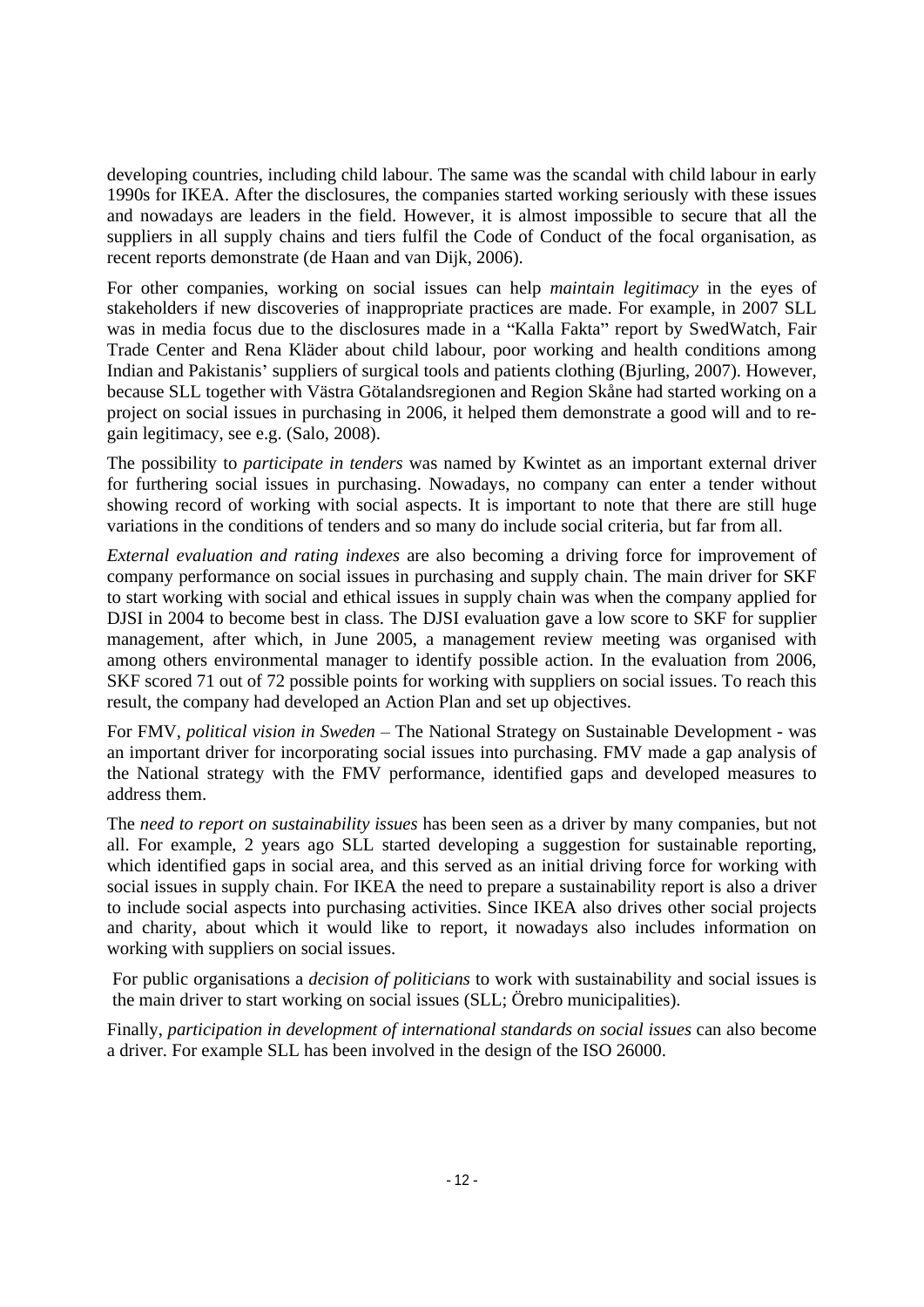#### 3.2.2 Internal influences

For majority of companies that have started including social issues in purchasing criteria the most important drivers are *risk reduction* and hence *cost reduction*. ABB reported that risk reduction is connected to quality issues: there is a close link between poor working conditions and poor product quality. Improving the first one leads to improved product quality and this is one of the drivers for the company to work with social issues.

In some companies, once a *vision, policy or Code of Conduct* becomes signed by *top management and CEO*, this becomes an important driving force for the entire organisation (e.g. in SKF).

Other companies, such as IKEA and SCA, talk about social considerations as a way to maintain employee loyalty and to make *employees feel good and proud* of the company they are working for. It is important for companies that employees share company values and are well disposed towards company policies and strategies.

Protecting the *brand name* is the often mentioned driver that stems from the external driver of societal pressure on the company. While this is relevant for both private and public companies, it seems that pressure is much higher on private businesses at the moment.

For IKEA the main driver nowadays is the internal drive of *finding suppliers that share IKEA s system of values*. And a number of other companies also reported this being one of the main drivers to engage with social issues.

For publicly owned organisations such drivers as preserving the *good name of Sweden* on international arena, as well as the good name in front of tax payers have been mentioned by e.g. FMV.

## **3.3 SRP barriers in Swedish organisations**

#### 3.3.1 Internal barriers

In some companies *top management sometimes lacks understanding of what the social work in purchasing and with suppliers is about .* The management may consider it sufficient to inspect suppliers and may not see the development of suppliers and improvement of their performance as an important part of the supplier relations. Therefore in some large organisations there is a certain level of inertia to embark on the journey of socially responsible purchasing.

*Lack of resources* for auditing of all suppliers, both strategic and non-strategic, was mentioned by many organisations. Lack of resources is then translated into lacking education and training of auditors and lack of competent local personnel who can assist with audits of suppliers and who can implement the necessary changes according to requirements of the focal organisation at suppliers' sites.

*Lack of knowledge* about social aspects and how to develop specific purchasing criteria integrating social issues is a barrier for many organisationsand companies who are in their initial stage or who experienced these barriers in their initial stages of work.

For some companies *information availability* is the main internal barrier for including social and ethical aspects into procurement process  $-$  "formulating what information is needed from suppliers is very difficult, since it is a "moving target" with continuously developing new products and continuous expansion of our knowledge about effects and impacts of various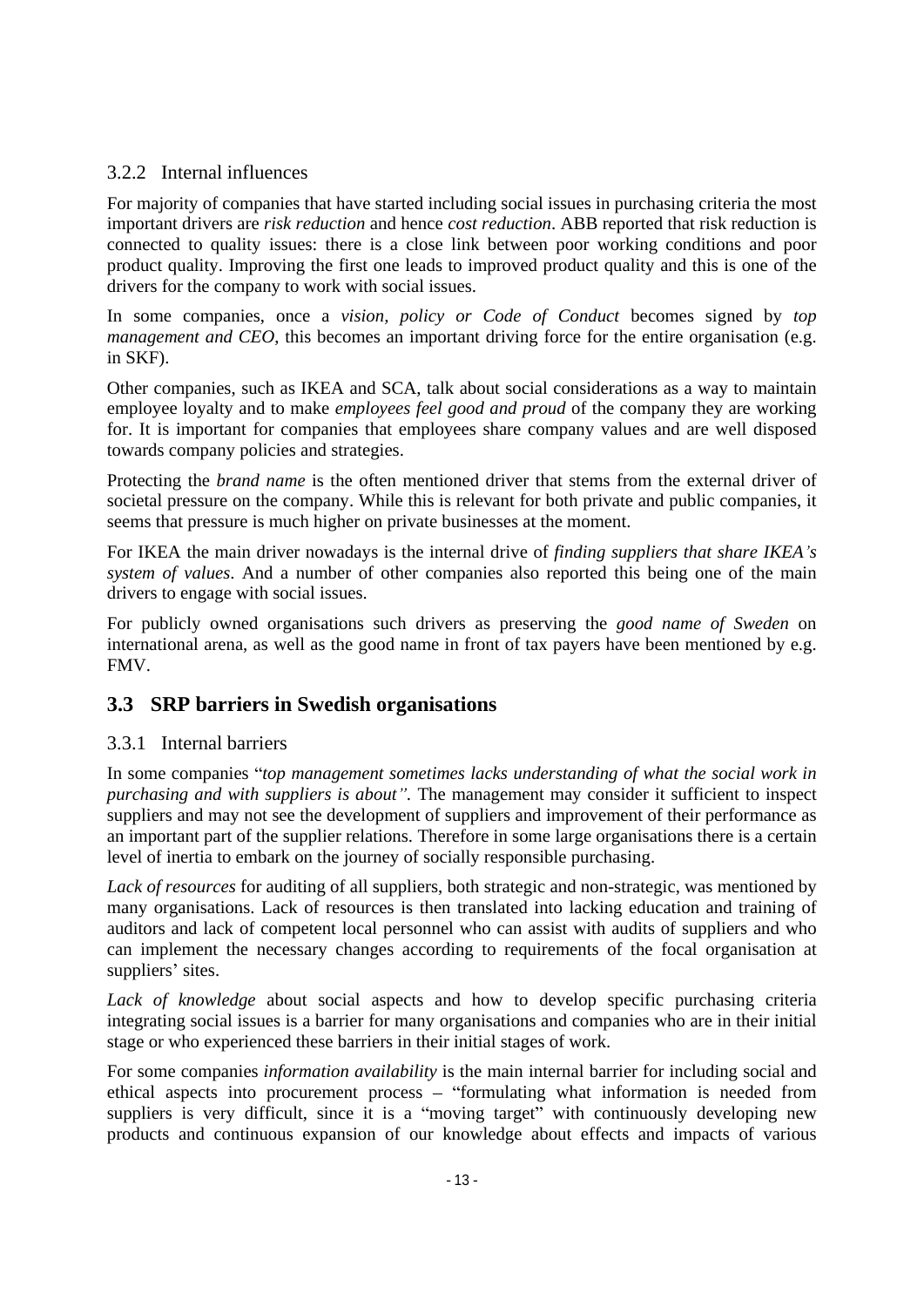social impacts and turn to focal companies for help". One of the time consuming tasks is therefore *internal information collection* for all products, all types of suppliers and their activities.

*Lack of practical tools and updated information* is seen as a barrier by companies and organisations that are in the initial stage of their engagement with social work in purchasing and with suppliers. For example, one municipality mentioned lack of possibility to control suppliers and a lack of monitoring tools for following up and evaluating suppliers. Others say that "tools" are out there, but we had hoped they would be even more developed" (Kwintet). It seems to be easier to develop environmental criteria for purchasing, because they concern the product, while social aspects often relate to the company performance and not a specific product, and therefore represent a more sensitive issue.

Lack of cooperation between different purchasing units leads to inefficiency of time and resources and has a potential to be handled in a more efficient way once a standard procedure and routines are in place.

#### 3.3.2 External barriers

One of the barriers mentioned by the Fair Trade Center regarding the low uptake of socially responsible purchasing in Swedish companies is the *absence of legislation* that would demand European or Swedish companies to include social and ethical criteria in purchasing. The EU directives on social issues in procurement state that the public sector procurement officers can include these issues into their purchasing process, but it does not require them to do so. Having a common EU regulatory framework might speed up the incorporation of social criteria in purchasing of European companies. On the other hand, judging from the previous experiences with working with EU legislative mechanism  $-$  eco-labelling or GPP  $-$  it might take as well a long time to develop such legislation.

materials. Suppliers often do not know themselves about possible negative contromancial and<br>negative of  $\mu$  and  $\mu$  of the material and products, about possible negative and them sixted in<br>the environmental and the mate *A lack of court cases* that would help interpret how the law about public purchasing should be used in practice was mentioned by Mariestad municipality. According to SLL, "purchasers need to dare to enter grey areas that have not yet been well defined. The law on public procurement in Sweden came into force in January 2008 (SFS 2007:1091), but has not yet been tried in court, which would help to better define and interpret the text of the law. However, perhaps no supplier would dare bringing customers to court because of the inclusion of social criteria, since no one would want to defend child work, corruption, etc. in their practices. This situation however may delay more precise interpretation of the legal text and thereby delay the progress in the incorporation of social criteria into purchasing criteria in the future." There are so far very few court cases that have addressed the issue of environmental or social criteria in procurement. One of them is a landmark decision in the Helsinki Concordia Bus Case, when the European Court of Justice determined that public authorities could spend more money on a product or service if it met key social and environmental criteria when awarding contracts for a public tender (European Court of Justice, 2002).

Another barrier for developing and integrating social aspects into purchasing criteria is the perception that *the market is not ready for strict criteria* and that organisations, such as municipalities, lack tools to follow upon them. For example, one municipality has "a well developed criteria document, but has not put them into procedures yet, because it lacks mechanisms for controlling their fulfilment. Therefore, there is no reason to develop too strict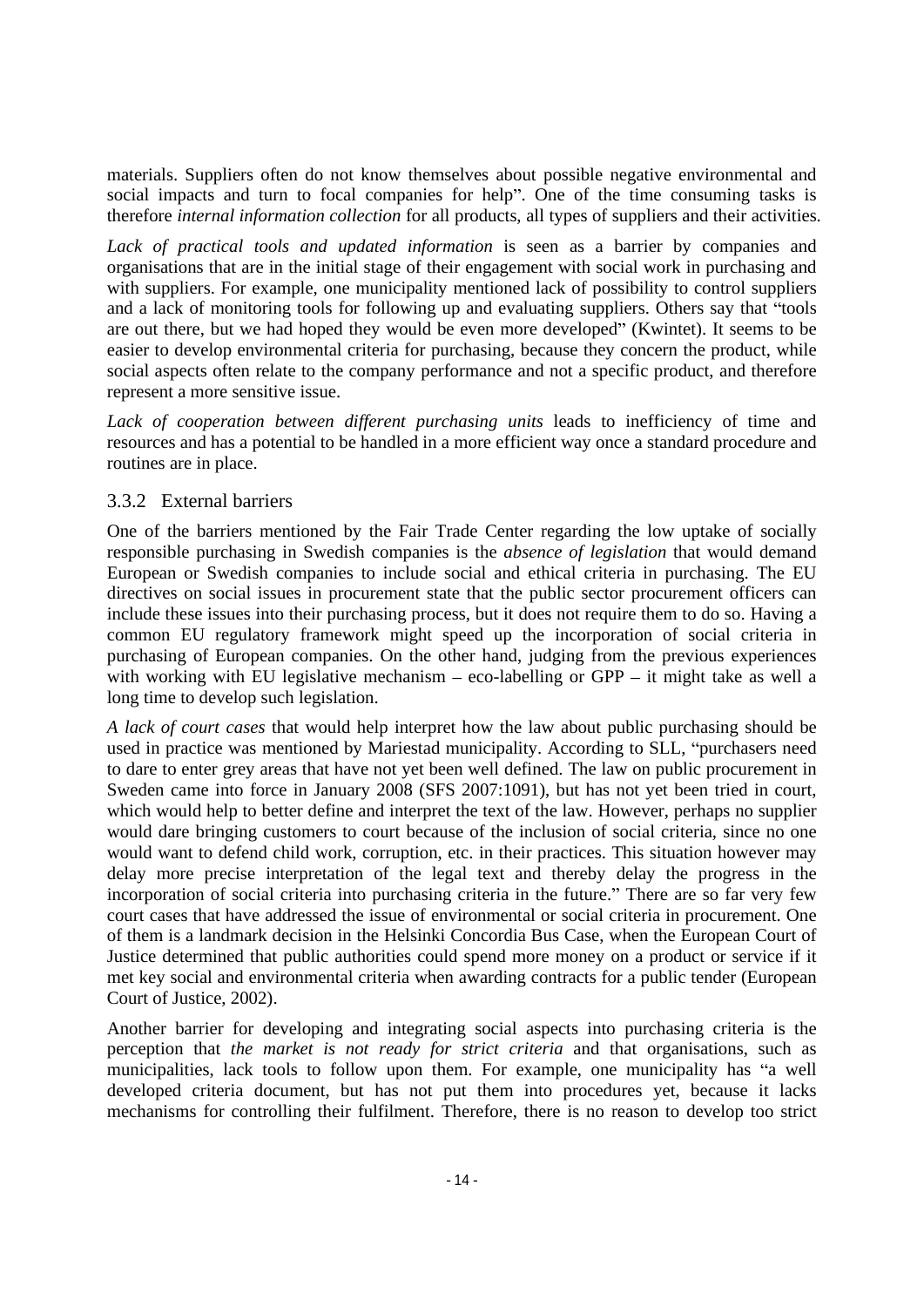criteria . So far suppliers of this municipality have to prove that they are following the purchasing policy of the municipality in any way they can.

Yet another barrier is the perception that in many cases it might be problematic to obtain lists of suppliers from Swedish suppliers and to check their performance. Thus, the Swedish suppliers of first tier have to guarantee the work with social issues in the next tier.

# **4 How to further socially responsible purchasing?**

Based on the information obtained from interviews and literature, the following generic model for integrating social issues into purchasing process of an organisation and into its supply chain can been outlined. The purpose of devising this generic model is to provide an overview of the process of introducing, implementing and maintaining socially responsible purchasing in an organisation. The ambition is not to tell what and how should be done, but rather to provide a source of information and inspiration for organisations that are considering or are in the process of developing socially responsible purchasing in their activities. The model can also potentially be used as a benchmarking tool by organisations that are in the process of developing a system for socially responsible purchasing or are at the leading edge of this work. This model can also be of interest for organisations who would like to understand how far different organisations have proceeded in their work - it can thus be used for mapping out the state of the art in a large number of organisations and for comparing their progress in socially responsible purchasing.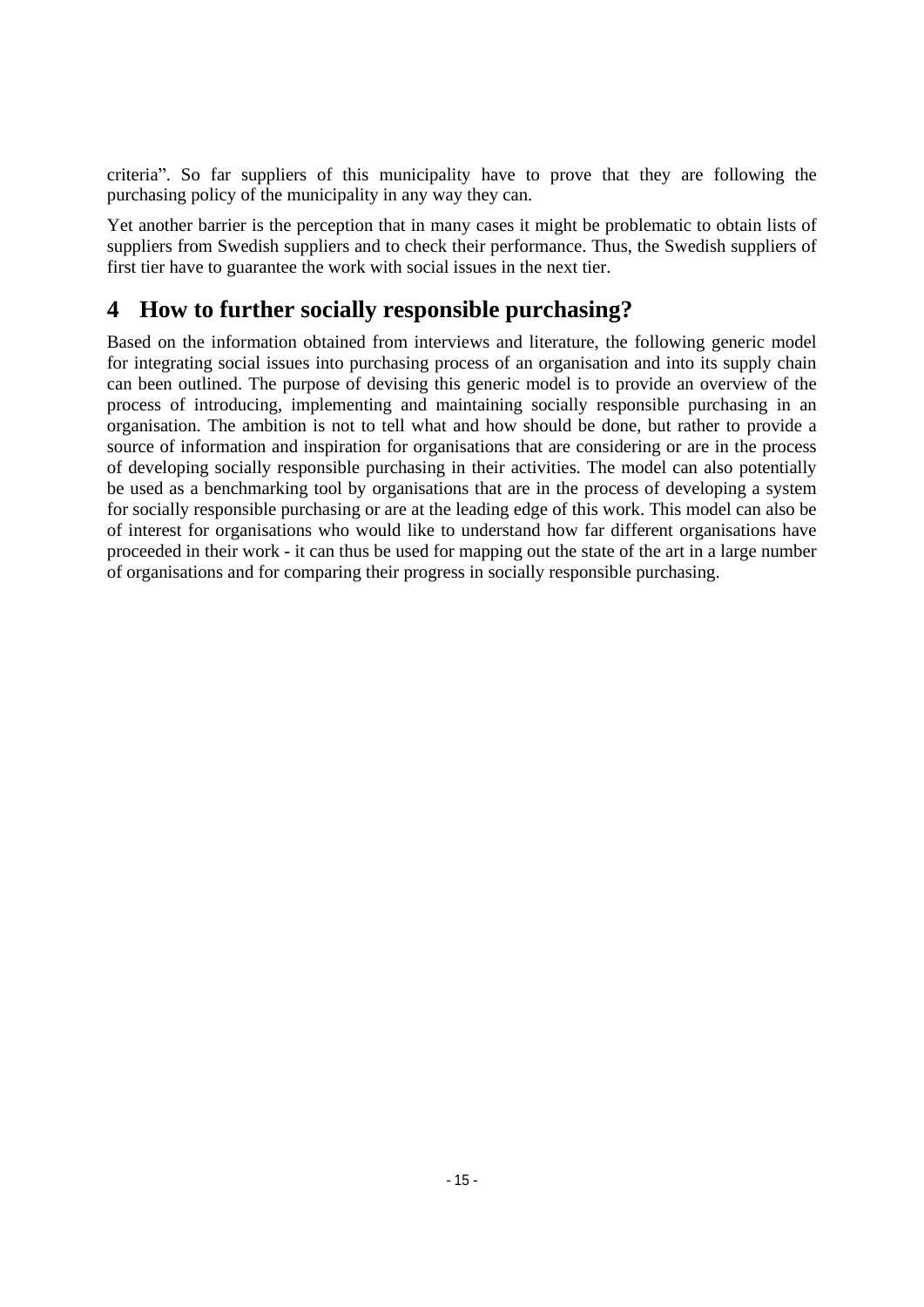

*Figure 1 Process of making supply chain more socially responsible through focal company*

## **4.1 Development of the Code of Conduct**

The development of a system for socially responsible purchasing starts with the development of a policy or a Code of Conduct, in which the main values of the organisation are outlined and special issues that the organisation aims to work on are typically described. Whereas the set of organisational values usually stays unchanged, the issues of relevance for the organisation differ with time and in different sectors (Carroll, 1979). In some organisations, first a corporate policy on CSR is developed and then it is translated into a Code of Conduct that provides a more precise direction for the company and may specify directions for purchasing unit. Communication of organisations' polices and Codes of Conduct is an important part of gaining and maintaining legitimacy and this takes place through different means, such as manuals, websites and verbally at meetings, conferences and seminars. Once the Code of Conduct is finalised, the organisation implements it through the development of strategies and practices, but the first step is always informal policy communication within the organisation.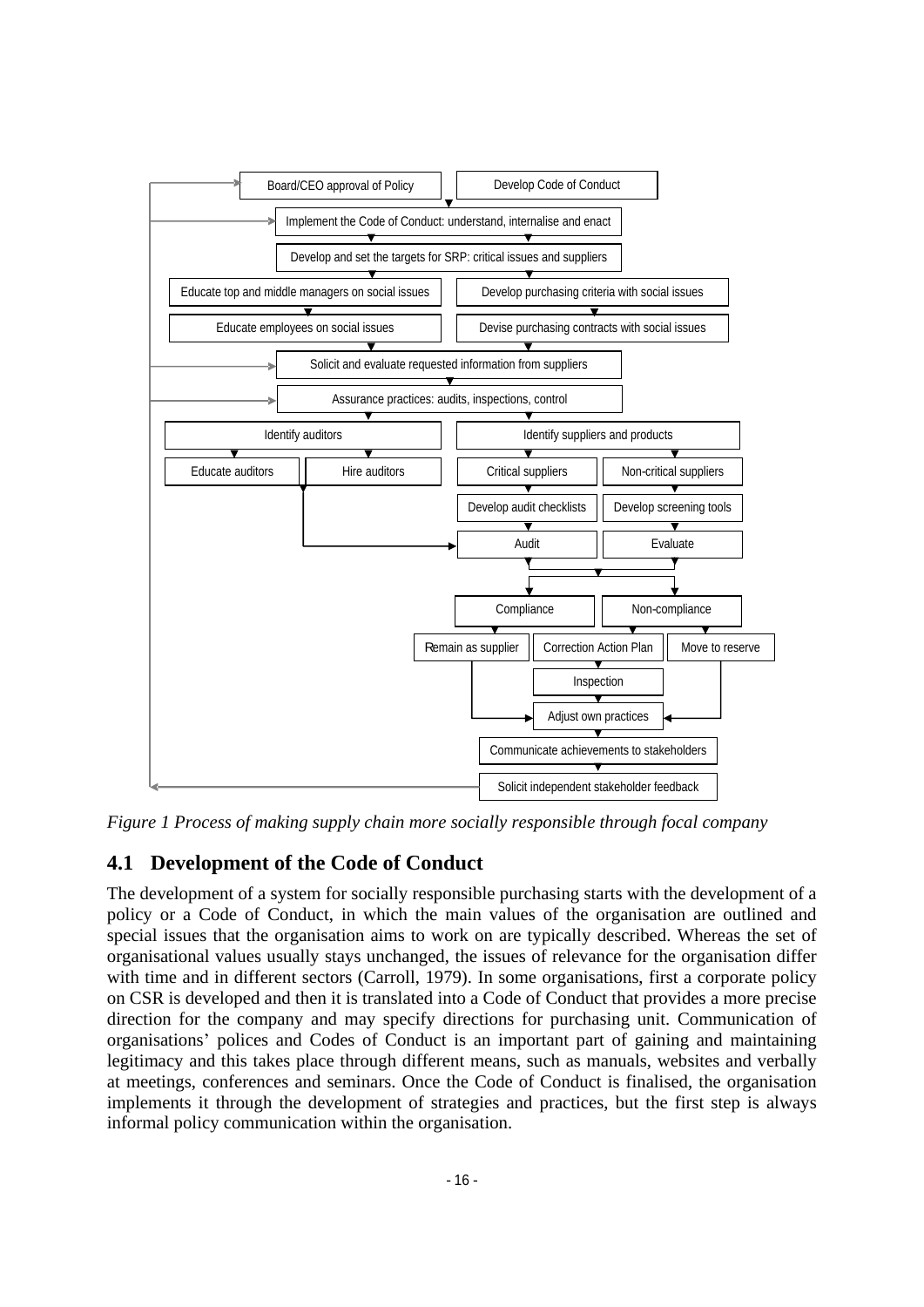## **4.2 Implementation of actions in focal organisation**

The first step in the implementation of the Code of Conduct is to *designate organisational members* in charge of socially responsible purchasing. It can be purchasing managers or social responsibility personnel, and sometimes there is a team of people or collaboration between responsible for the implementation of socially responsible purchasing personnel from different departments.

Then one needs to *define social responsibility goals* for the purchasing function and the more advanced step is to set measurable targets regarding purchasing performance. The goals can be expressed qualitatively or may also contain quantitative targets (Maignan, Hillebrand et al., 2002). Setting up quantitative goals helps organisations develop <sup>a</sup> set of indicators that can be used to trace the progress.

Once the goals and/or targets are defined, there is a need for *internal capacity building*, starting from educating personnel about the policy and the Code of Conduct to preparing own auditors, to educating managers and then the rest of the organisation about social issues.

The development of the internal capacity goes hand in hand with identifying specific measures and steps for various units with the goal of ensuring that social aspects are incorporated into daily routines and decisions. For purchasing department this means that the *Code of Conduct has to be translated into purchasing criteria*. An organisation can include a clause about organisational values and those related to social issues into a purchasing contract. Another way for including social demands for suppliers is to attach the entire Code of Conduct to each purchasing contract and ask suppliers to sign it. An organisation may develop specifications for strategic products regarding social criteria, or may have common criteria for all the products, including non-core or miscellaneous products, such as office supplies. Most often, there is a common set of values and priority social areas that are addressed in the contract with suppliers. What differs significantly is the extent, to which supplier claims and operations are audited and followed up. These activities are outlined in the next section.

## **4.3 Implementation of actions in supply chain**

In order to incorporate social responsibility in the supply chain, the focal organisation needs not only to put demands on suppliers, but also to verify whether the provided by suppliers information is credible and complete. Focal organisations are in a position to choose suppliers based on their social performance because suppliers are competing for lucrative contracts and are willing to satisfy the requirements of large and important clients.

Of course, by the time they start developing socially responsible purchasing, it is likely that most of the focal organisations already have established a supplier base. Therefore, in the initial stage they always face the issue of evaluating old suppliers that have not been under scrutiny for their social performance. This means that there is always a transition period for the social qualification of suppliers to become systematic (Cramer, 2008).

Organisations may start with incorporating social aspects into supplier assessment system by requesting and evaluating information from suppliers and/or by conducting on-site supplier audits. The majority of organisations are satisfied with the information provided from supplier or have to rely on it since they do not have the means to control to what extent their requirements are fulfilled in reality. Very few companies can afford to check and follow up the information provided by suppliers. This is done by audits that can be conducted either with own personnel of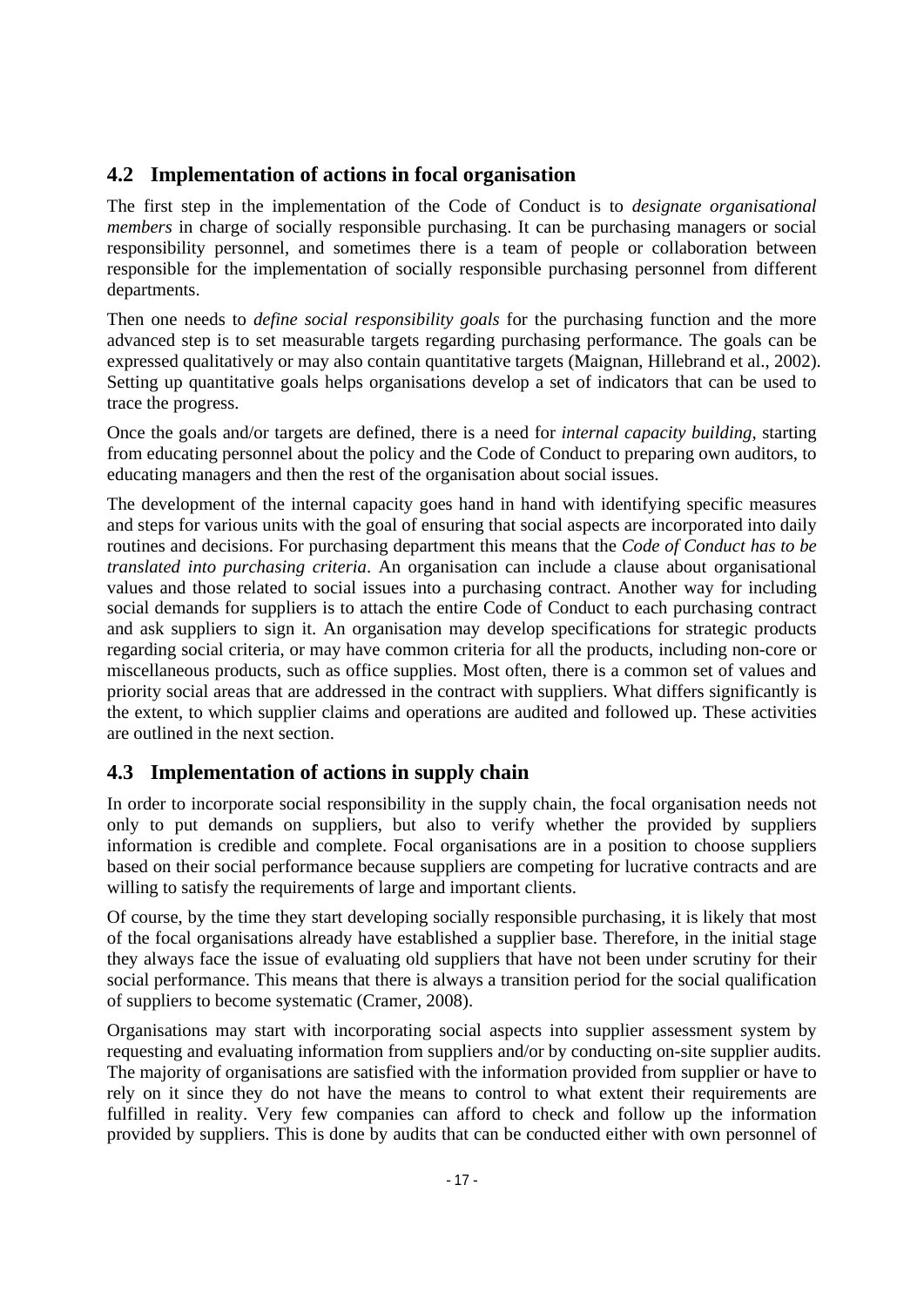the focal organisation or by third-party independent auditors. Typically, organisations start with auditing their strategic suppliers and then later they may proceed to auditing or developing verification procedures for all suppliers – perhaps with a different extent of detail and level of credibility.

Auditing suppliers is an important decision, often driven by media attention to the organisation's performance in supply chain or by investors' concerns, or other triggers from stakeholders and the organisation itself and its Code of Conduct. In order to audit suppliers, an organisation needs to develop internal procedures for supplier evaluation, which may include supplier evaluation forms, setting specific targets regarding supplier social performance, specific indicators that can be used in supplier evaluation and of course education and training of internal auditors, or hiring external auditors.

In order to collect information and to answer questions in the audit checklists, investigative work on-site is required. Various tools can be used to collect that needed information, e.g. various types of written information requested from suppliers and face-to-face interviews with various representatives of the supplier. This information can be collected by external or internal to the focal organisation auditors. In both cases, suppliers are audited in terms of their compliance with local legislation and other standards, such as for example a social certification standard SA 8000 or forthcoming ISO 26000. Audits typically include visits and inspections of supplier factories and other facilities, e.g. dormitories for workers. The auditors are also checking supplier performance and its conformances to the Code of Conduct.

## **4.4 Monitoring of SRP in focal organisation and in supply chain**

After initial audits, focal organisation may choose to establish longer relation with suppliers. *Monitoring suppliers* is another term for long-term relation with suppliers that includes regular surveys of supplier practices, common development of social targets and periodical reporting on indicators. In some cases, organisation chooses to find other stakeholders who can assist with monitoring supplier performance. In some cases organisations collaborate with NGOs or universities in the countries of suppliers.

Some organisations see long-term monitoring as *supplier development* and distinguish between reactive efforts to improve the performance of laggard suppliers and strategic efforts to improve capabilities in the supplier case and to enhance the competitive advantage of companies in the supply chain. Research demonstrates that a strategic approach was found to significantly increase the involvement of the focal organisation in suppliers' processes, and "required greater dedication of resources, personnel and communication" (Krause, Handfield et al., 1998). The focal organisation has to build capacity to instigate change in supply chain through follow-up activities aimed at supplier development.

Finally, in order to establish long-term relations and collaboration, *education and training programmes for suppliers* might play an important role in gaining trust and suppliers' support in disseminating more socially sustainable practices into suppliers' factories (Maignan, Hillebrand et al., 2002).

*Sanctioning suppliers* is also part of the system for improving social performance in supply chains. If suppliers are failing to satisfy criteria specified in purchasing contract or in the Code of Conduct, the focal organisation has to have clear routines and well-defined sanctions. Some organisations decline a contract; others may give the supplier some time to address the identified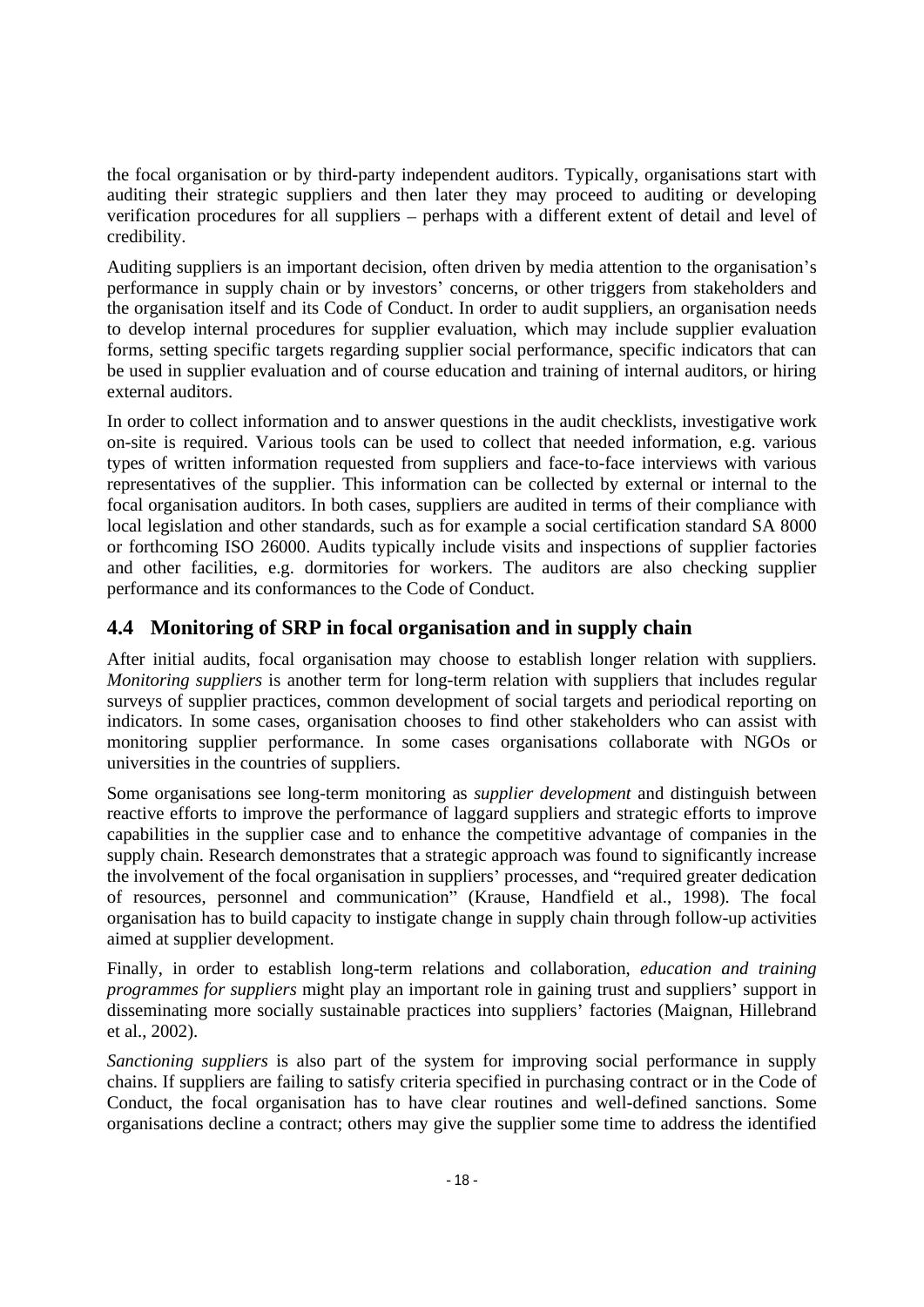problem – usually 3 month. Other organisations may shift the supplier from the list of main suppliers to reserve list until the problems are dealt with. And finally some organisations feel the responsibility for collaborating with suppliers on solving the problems.

As important for organisation to have sanctions against violators, as essential it is also to encourage and award suppliers for good work with social issues and for conformance with Code of Conduct. So far, it seems that not many organisations have realised the potential of the encouragement.

An extremely important step in monitoring and furthering socially responsible purchasing in the supply chain is for the focal organisation to be able to *adjust own internal practices* to make sure that they do not instigate supplier non-conformance and to ensure that there is fair conditions for suppliers to work in a socially responsible manner.

## **4.5 Communication, feedback and benchmarking**

Communicating with stakeholders is an important strategy for any organisation. This is especially visible for companies that produce consumer products and seem to be under more pressure from consumers and media than companies that produce either semi-products or industrial products. Organisations use diverse *means for building capacity for communicating achievements to stakeholders and soliciting stakeholder feedback.* One approach is to attest their efforts according to Social Accountability 8000 *certification* that guarantees that the organisation and its suppliers meet verifiable standards on labour rights and discrimination. Another approach, chosen e.g. by H&M, is to apply for a third party *label* that signifies that products are produced without child or forced labour, e.g. a label of the Fair Labor Association (FLA, 2008). A third group of organisations prefer to publish their achievements in purchasing activities and in

supply chain on their *website* supported by evaluations of independent auditors. The extent of information provided to stakeholders depends on the pressure on the company to prove that they are taking their responsibility for social issues in purchasing and in supply chain seriously. There are so far very few large Swedish companies that provide comprehensive information on their websites about their social work. For example, ABB provides information about their social policy and all the documentation for putting demands on suppliers, for supplier evaluation, etc. are also available on their website (ABB, 2008a; 2008b). H&M seems to have gone even further in the information disclosure, because they provide information about their auditing practices, lists opportunities and barriers for working with suppliers, which creates the possibility for customers to assess themselves how the company is doing in terms of socially responsible purchasing and working with suppliers (H&M, 2007).

*Soliciting stakeholders feedback* on the provided information is as important as providing information about socially responsible purchasing itself. Some companies organise conferences for stakeholders, including suppliers, retailers and local authorities, while others use online evaluation survey that all the visitors of the organisation's website are asked to fill in as evaluation of the organisation's practices. For some companies, e.g. Indiska, unedited answers are also available online (Indiska, 2008).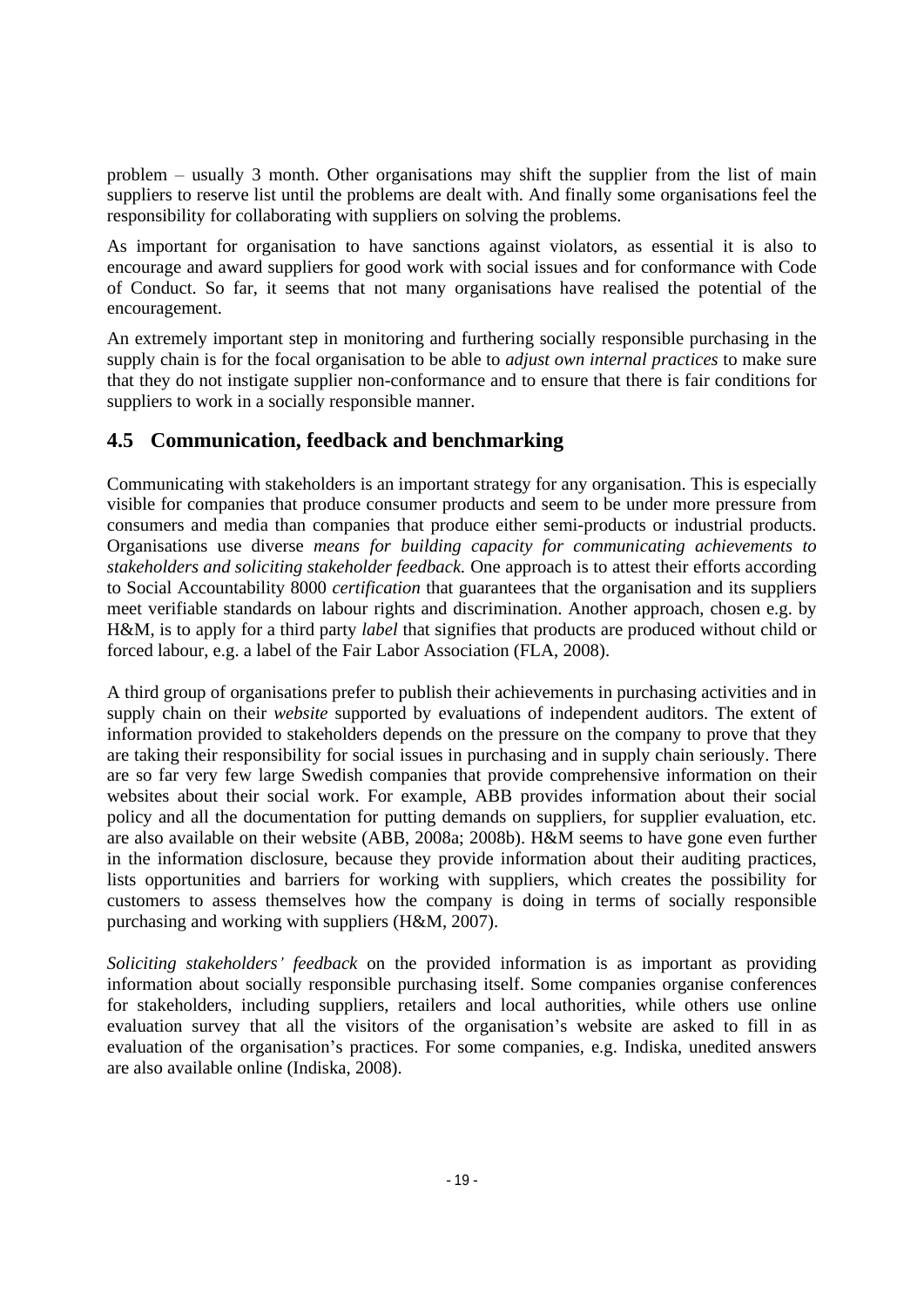how well an organisation is doing in comparison to other organisations in terms of socially responsible purchasing. Benchmarking can also serve as a learning tool or as a driver to further the work on socially responsible purchasing. Various help tools are available online that assist organisation with benchmarking activities.

# **5 Conclusions**

One of the important functions of communication is *benchmarking* - the possibility to compare the important functions in *benchmarking* the material proportions in terms in the internet of the internet of the internet of The general conclusion from the interviews and analysis of academic literature is that there are still very few Swedish organisations that integrate social criteria into their purchasing practices. Among these companies, absolute majority are large international companies. Also, what becomes clear is that much of the reality of socially responsible purchasing in Sweden is still risk management. The type of strategy that organisations choose to work with in socially responsible purchasing reflects the development stage an organisation is at. Often, an organisation initially employs a reactive strategy having just faced the first hang-out in media for inappropriate action in the supply chain. With time, many organisations develop amore proactive strategy by shifting towards more hands-on, pre-emptive and systematic approach. Thus, there is a large difference between the level and extent of development of socially responsible purchasing in different organisations.

There is also a big difference in the level of efforts and available for socially responsible purchasing resources between public and private organisations, with latter having typically more resources to invest in social issues, but also being much more driven by media attention, investors and public interests. There is however a large degree of divergence also among organisations in public sector in the level of their efforts. There are still very few public organisations that have included social issues in their policies and are just few organisations that have placed requirements on suppliers and checked their performance.

The study found that in Swedish organisations, the main drivers for socially responsible purchasing include stakeholder influence and organisational values, media and NGOs attention and employees' concern. The main barriers are a lack of resources for supplier audits, difficulties to ensure that all suppliers fulfil the Code of Conduct, differences in culture and management style, low levels of social standards and high levels of corruption in some countries of supply, all of which makes assurance practices a very costly enterprise.

There seems to be a higher number of companies from private sector that develop their Code of Conduct with social aspects, include social requirements into their purchasing contracts, monitor supplier performance through evaluation of provided documentation or through audits, and that develop long-term relations with suppliers aiming at improving social standards in the entire supply chain. Among business companies, producers of consumer products seem to be under more pressure from media and consumers, than companies that supply to other businesses. Also companies that are on the stock market seem to have a drive from socially responsible investors and have therefore progressed further.

Reflecting on the difference in the scale of efforts and the progress, organisations express different needs for support tools, manuals and external support. However, the most problematic stage is when an organisation has to develop own tailor-made tools that suit the main set of organisational values and structure, the range of suppliers and types of products. Another problematic stage is the supplier audits. Organisations reveal that current tools and methods of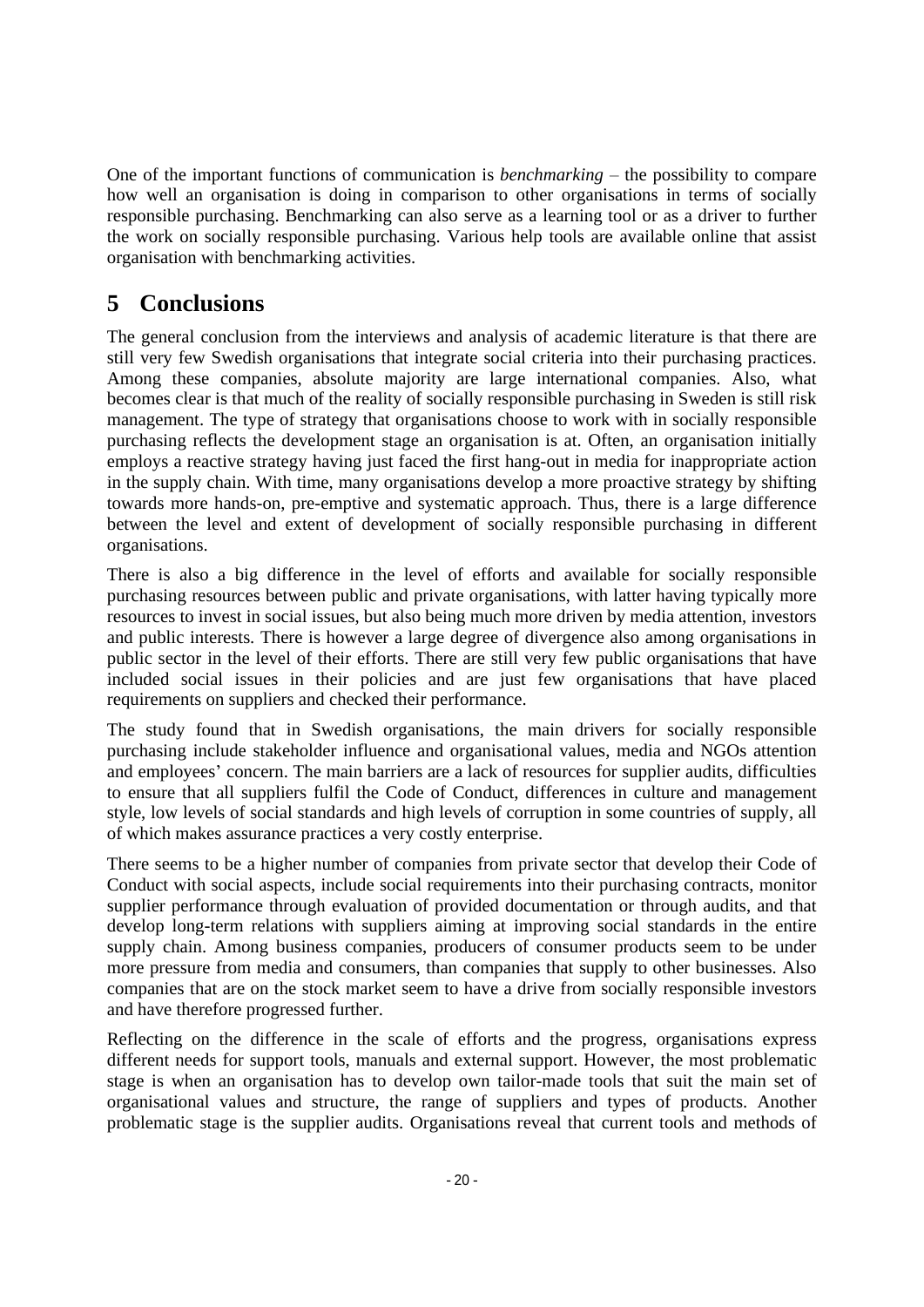monitoring busines practices of suppliers are unsatisfactory. They are too time and resources of suppliers business practices of suppliers are unsatisfactory. The substitutes of such an extended with a monitor of supplier consuming, are often in need of external verification and are of seemingly decreasing quality if conducted by auditors located in the country of supply. This indicates that perhaps a more coordinated approach of collaborative and complementary monitoring might be a way forward.

#### References

ABB (2008a). Social policy, ABB. **2008-09-23**.

ABB (2008b). Supplier Requirements, ABB.

- Allen, B. (2006). "In pursuit of responsible procurement." Summit **9**(4): 7.
- Bacallan, J. J. (2000). "Greening the supply chain." Business and Environment **6**(5): 11-12.
- Bjurling, K. (2004). Billig, snabb och lydig en rapport om kinesiska leksaksarbetare och företagens ansvar. Stockholm, SwqedWatch**:** 72.
- Bjurling, K. (2007). Vita rockar och vassa saxar. En rapport om landstingens brist på etiska inköp, SwedWatch, Fair Trade Center and Rena Kläder**:** 86.
- Carroll, A. B. (1979). "A Three-Dimensional Conceptual Model of Corporate Performance." Academy of Management. The Academy of Management Review **4**(4): 497.
- Carter, C. R. (2005). "Purchasing social responsibility and firm performance: The key mediating roles of organizational learning and supplier performance." International Journal of Physical Distribution & Logistics Management **35**(3-4): 177-194.
- Carter, C. R. and Dresner, M. (2001). "Purchasing's role in environmental management: Cross-functional development of grounded theory." Journal of Supply Chain Management **37**(3): 12-26.
- Chan, J., de Haan, E., et al. (2008). Silenced to Deliver: Mobile phone manufacturing in China and the Philippines. Amsterdam, Centre for research on Multinational Corporations (SOMO) and SwedWatch**:** 76.
- Clean Clothes Campaign (2005). Looking for a quick fix. How weak social auditing is keeping workers in sweatshops, Clean Clothes Campaign**:** 51.
- Coggburn, J. D. and Rahm, D. (2005). "Environmentally preferable purchasing: who is doing what in the United States?" Journal of Public Procurement **5**(1): 23-53.
- Co-Op Bank (2007a). Ethical Consumerism Report 2007. Manchester, The Co-operative Bank**:** 20.
- Co-Op Bank (2007b). Rise of ethical consumerism in the UK 1999 2006. Manchester, The Co-operative Bank.
- Cramer, J. M. (2008). "Organising corporate social responsibility in international product chains." Journal of Cleaner Production **16**(3): 395-401.
- de Haan, E. and van Dijk, M. (2006). Labour Conditions in Ikea's Supply Chain. Case Studies in Bangladesh and Vietnam. Amsterdam, Centre for research on Multinational Corporations (SOMO)**:** 37.
- Drumwright, M. (1994). "Socially Responsible Organizational Buying: Environmental Concern as a Noneconomic Buying Criterion." Journal of Marketing **58**: 1-19.
- Dyllick, T. and Hockerts, K. (2002). "Beyond the business case for corporate sustainability." Business Strategy and the Environment **11**(2): 130-141.
- EFTA (2007). Fair Trade in Public Procurement, EFTA**:** 6.
- European Commission (2001). Commission Interpretative Communication on the Community law applicable to public procurement and the possibilities for integrating social considerations into public procurement. Brussels, European Commission**:** 24.
- European Commission (2002). Corporate social responsibility. A business contribution to sustainable development. Brussels**:** 36.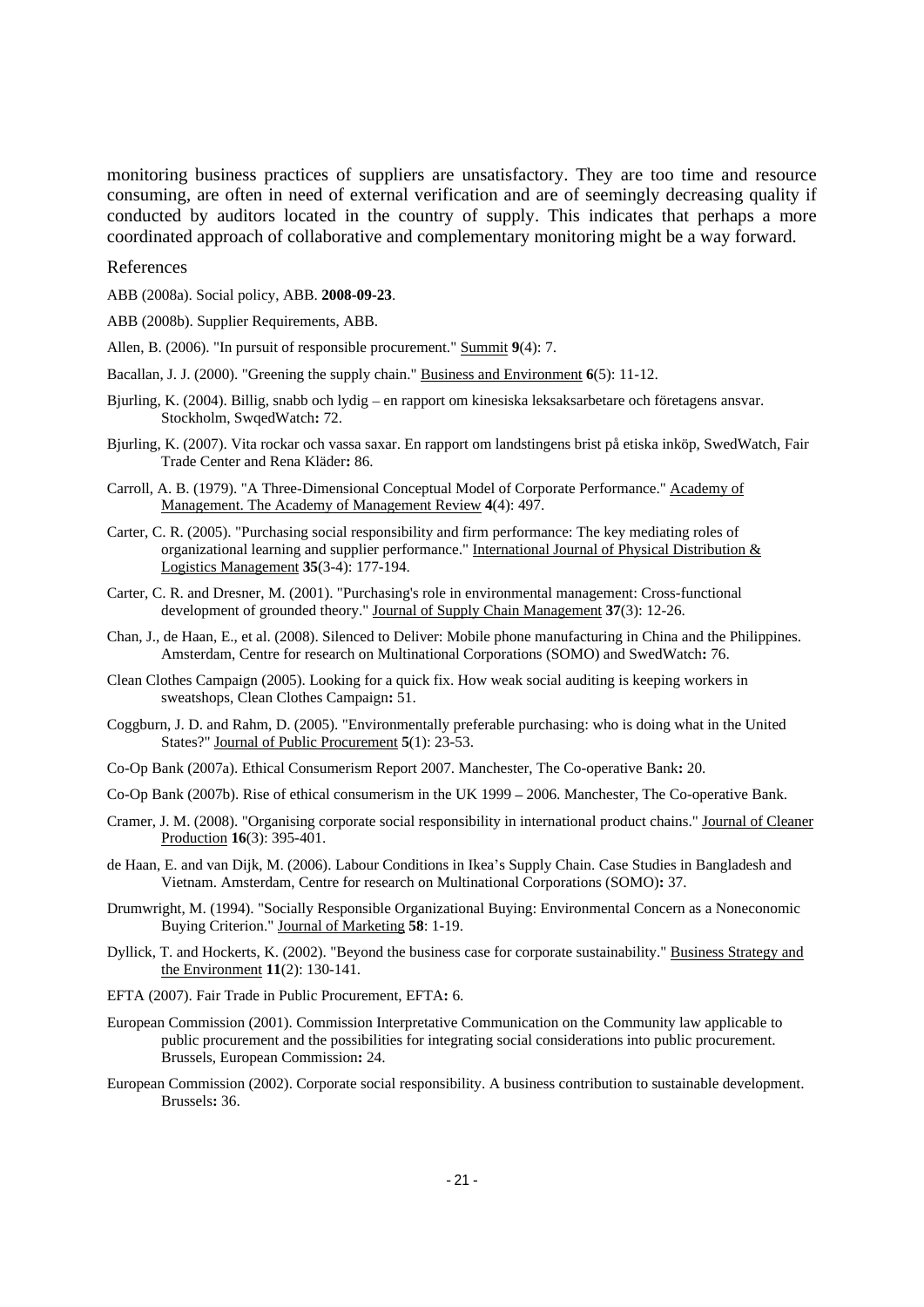- European Court of Justice (2002). Case C-513/99 of 17 September 2002 ("Concordia Bus Finland Oy Ab, formerly Stagecoach Finland Oy Ab v Helsinging kaupunki and HKL-Bussiliikenne"). Brussels.
- FLA (2008). Homepage, Fair Labor Association.
- Fombrun, C. J. (2005). The leadership challenge: Building resilient corporate reputations. Handbook on responsible leadership and governance in global business. J. P. Doh and S. A. Stumpf. Cheltenham, UK, Edward Elgar**:**  54 68.
- Frynas, J. G. and Scott, P., Eds. (2003). Transnational Corporations and Human Rights. New York, Palgrave Macmillan. **Macmillan.**
- Graafland, J. and van de Ven, B. (2006). "Strategic and Moral Motivation for Corporate Social Responsibility." The Journal of Corporate Citizenship(22): 111-123.
- Graafland, J. J. and Eijffinger, S. C. W. (2004). "Corporate social responsibility of Dutch companies: Benchmarking, transparency and robustness." De Economist **152**(3): 403-426.
- GRI (2006). Sustainability Reporting Guidelines, Global Reporting Initiative**:** 45.
- Guay, T., Doh, J. P., et al. (2004). "Non-governmental Organizations, Shareholder Activism, and Socially Responsible Investments: Ethical, Strategic, and Governance Implications." Journal of Business Ethics **52**(1): 125-139.
- H&M (2007). Supply chain working conditions, Hennes&Mauritz.
- Henkle, D. (2005). "Gap Inc. sees supplier ownership of compliance with workplace standards as an essential element of socially responsible sourcing." Journal of Organizational Excellence **25**(1): 17-25.
- IIED and WBCSD (2002). Breaking New Ground: Mining, Minerals, and Sustainable Development. London and Sterling, VA, Earthscan Publications Ltd.**:** 450.
- Indiska (2008). Homepage. Blogg, Indiska.
- Johnson, T., Huitfeldt, J., et al. (2006). Sjukt billigt. Kaliber, Sveriges radio P1.
- Krause, D. R., Handfield, R. B., et al. (1998). "An empirical investigation of supplier development: Reactive and strategic processes." Journal of Operations Management **17**(1): 39-58.
- Levi Strauss & Co. (2008a). Corporate homepage.
- Levi Strauss & Co. (2008b). Corporate homepage: Citizenship.

Levi Strauss & Co. (2008c). Levi Strauss & Co. Global Sourcing and Operating Guidelines, Levi Strauss & Co.,.

- Mackey, A., Mackey, T. B., et al. (2007). "Corporate social responsibility and firm performance: investor preferences and corporate strategies." Academy of Management. The Academy of Management Review 32(3): 817-835. **32**(3): 817-835.
- Maignan, I., Hillebrand, B., et al. (2002). "Managing socially-responsible buying: How to integrate non-economic criteria into the purchasing process." European Management Journal **20**(6): 641-648.
- Maignan, I. and McAlister, D. T. (2003). "Socially Responsible Organizational Buying: How Can Stakeholders Dictate Purchasing Policies?" Journal of Macromarketing **23**(2): 78-89.
- Maloni, M. E. and Brown, M. J. (2006). "Corporate Social Responsibility in the Supply Chain: An Application in the Food Industry." Journal of Business Ethics **68**(1): 35-52.
- McCrudden, C. (2004). "Using public procurement to achieve social outcomes." Natural Resources Forum **28**(4): 257-267.
- Minaskattepengar (2007). Guide till etisk upphandling, Minaskattepengar.
- Nijhof, A., Forterre, D., et al. (2008). "Managing legitimacy issues in global supply chains: the case of the athletic footwear industry." Corporate governance (Bradford) **8**(4): 506-517.
- Palazzi, M. and Starcher, G. (2000). "Corporate Social Responsibility and Business Success."